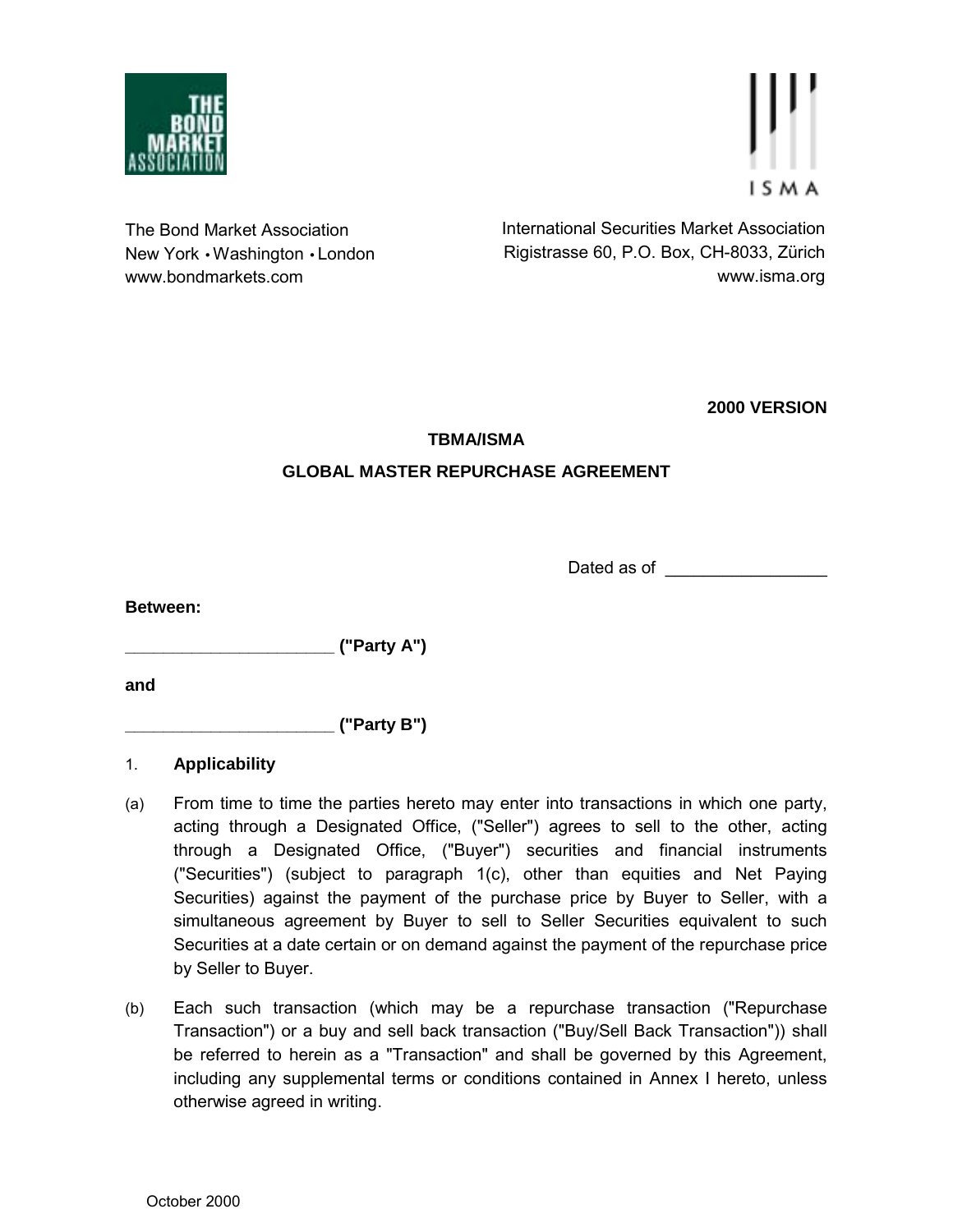

- (c) If this Agreement may be applied to
	- (i) Buy/Sell Back Transactions, this shall be specified in Annex I hereto, and the provisions of the Buy/Sell Back Annex shall apply to such Buy/Sell Back Transactions;
	- (ii) Net Paying Securities, this shall be specified in Annex I hereto and the provisions of Annex I, paragraph 1(b) shall apply to Transactions involving Net Paying Securities.
- (d) If Transactions are to be effected under this Agreement by either party as an agent, this shall be specified in Annex I hereto, and the provisions of the Agency Annex shall apply to such Agency Transactions.

#### 2. **Definitions**

- (a) "Act of Insolvency" shall occur with respect to any party hereto upon
	- (i) its making a general assignment for the benefit of, entering into a reorganisation, arrangement, or composition with creditors; or
	- (ii) its admitting in writing that it is unable to pay its debts as they become due; or
	- (iii) its seeking, consenting to or acquiescing in the appointment of any trustee, administrator, receiver or liquidator or analogous officer of it or any material part of its property; or
	- (iv) the presentation or filing of a petition in respect of it (other than by the counterparty to this Agreement in respect of any obligation under this Agreement) in any court or before any agency alleging or for the bankruptcy, winding-up or insolvency of such party (or any analogous proceeding) or seeking any reorganisation, arrangement, composition, re-adjustment, administration, liquidation, dissolution or similar relief under any present or future statute, law or regulation, such petition (except in the case of a petition for winding-up or any analogous proceeding, in respect of which no such 30 day period shall apply) not having been stayed or dismissed within 30 days of its filing; or
	- (v) the appointment of a receiver, administrator, liquidator or trustee or analogous officer of such party or over all or any material part of such party's property; or
	- (vi) the convening of any meeting of its creditors for the purposes of considering a voluntary arrangement as referred to in section 3 of the Insolvency Act 1986 (or any analogous proceeding);
- (b) "Agency Transaction", the meaning specified in paragraph 1 of the Agency Annex;
- (c) "Appropriate Market", the meaning specified in paragraph 10;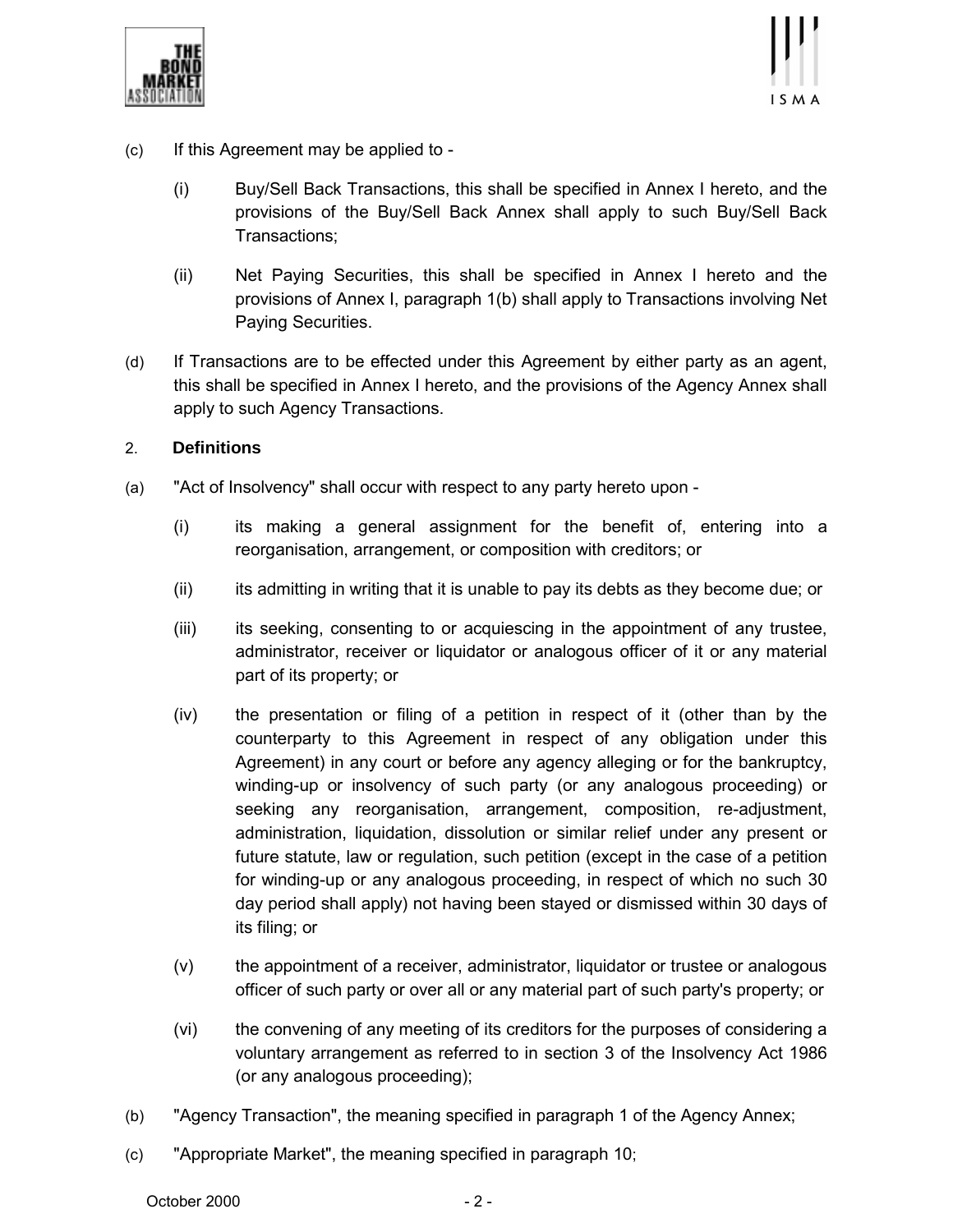

- (d) "Base Currency", the currency indicated in Annex I hereto;
- (e) "Business Day"
	- (i) in relation to the settlement of any Transaction which is to be settled through Clearstream or Euroclear, a day on which Clearstream or, as the case may be, Euroclear is open to settle business in the currency in which the Purchase Price and the Repurchase Price are denominated;
	- (ii) in relation to the settlement of any Transaction which is to be settled through a settlement system other than Clearstream or Euroclear, a day on which that settlement system is open to settle such Transaction;
	- $(iii)$  in relation to any delivery of Securities not falling within  $(i)$  or  $(ii)$  above, a day on which banks are open for business in the place where delivery of the relevant Securities is to be effected; and
	- (iv) in relation to any obligation to make a payment not falling within (i) or (ii) above, a day other than a Saturday or a Sunday on which banks are open for business in the principal financial centre of the country of which the currency in which the payment is denominated is the official currency and, if different, in the place where any account designated by the parties for the making or receipt of the payment is situated (or, in the case of a payment in euro, a day on which TARGET operates);
- (f) "Cash Margin", a cash sum paid to Buyer or Seller in accordance with paragraph 4;
- (g) "Clearstream", Clearstream Banking, société anonyme, (previously Cedelbank) or any successor thereto;
- (h) "Confirmation", the meaning specified in paragraph 3(b);
- (i) "Contractual Currency", the meaning specified in paragraph 7(a);
- (j) "Defaulting Party", the meaning specified in paragraph 10;
- (k) "Default Market Value", the meaning specified in paragraph 10;
- (l) "Default Notice", a written notice served by the non-Defaulting Party on the Defaulting Party under paragraph 10 stating that an event shall be treated as an Event of Default for the purposes of this Agreement;
- (m) "Default Valuation Notice", the meaning specified in paragraph 10;
- (n) "Default Valuation Time", the meaning specified in paragraph 10;
- (o) "Deliverable Securities", the meaning specified in paragraph 10;
- (p) "Designated Office", with respect to a party, a branch or office of that party which is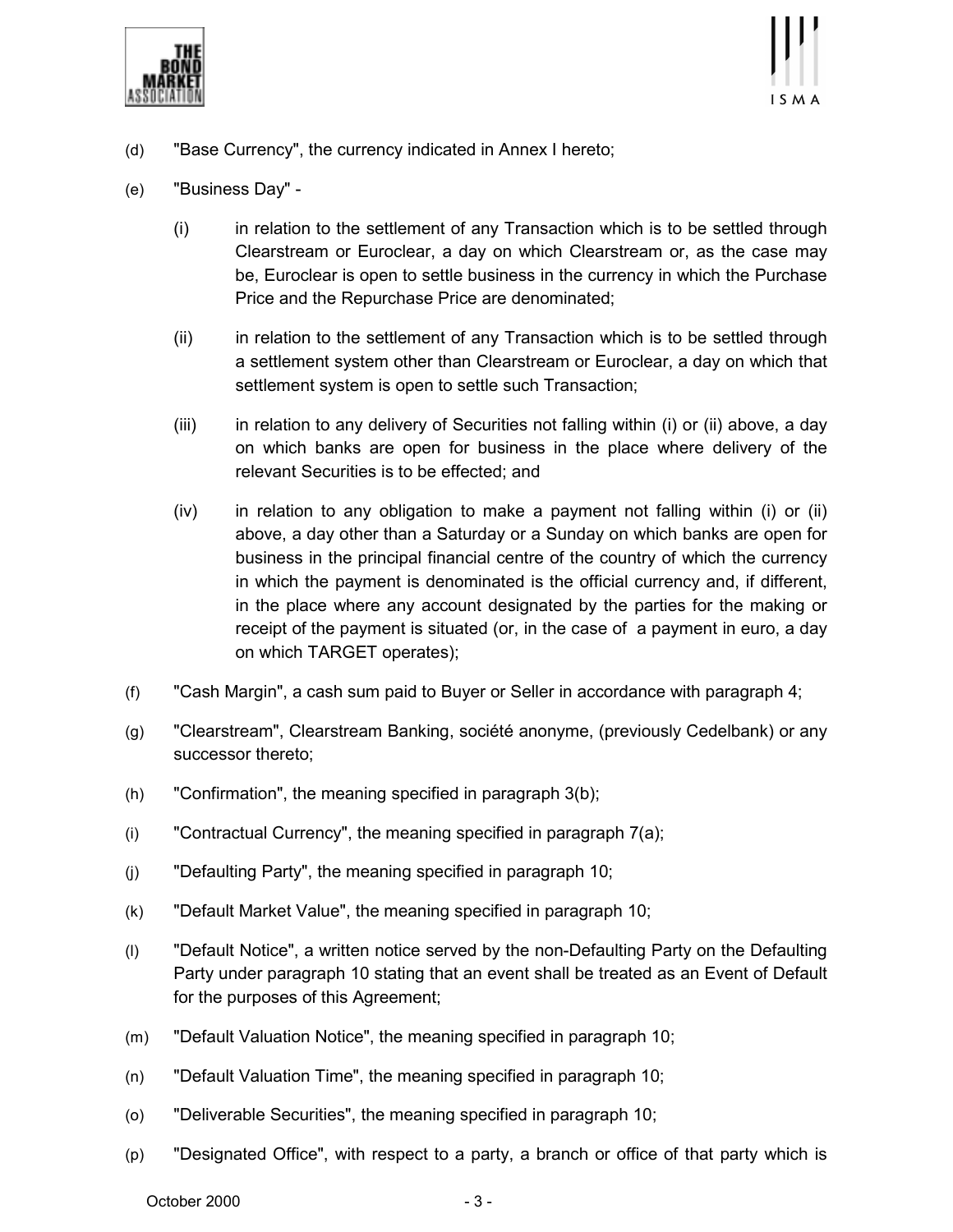

specified as such in Annex I hereto or such other branch or office as may be agreed to by the parties;

- (q) "Distributions", the meaning specified in sub-paragraph (w) below;
- (r) "Equivalent Margin Securities", Securities equivalent to Securities previously transferred as Margin Securities;
- (s) "Equivalent Securities", with respect to a Transaction, Securities equivalent to Purchased Securities under that Transaction. If and to the extent that such Purchased Securities have been redeemed, the expression shall mean a sum of money equivalent to the proceeds of the redemption;
- (t) Securities are "equivalent to" other Securities for the purposes of this Agreement if they are: (i) of the same issuer; (ii) part of the same issue; and (iii) of an identical type, nominal value, description and (except where otherwise stated) amount as those other Securities, provided that -
	- (A) Securities will be equivalent to other Securities notwithstanding that those Securities have been redenominated into euro or that the nominal value of those Securities has changed in connection with such redenomination; and
	- (B) where Securities have been converted, subdivided or consolidated or have become the subject of a takeover or the holders of Securities have become entitled to receive or acquire other Securities or other property or the Securities have become subject to any similar event, the expression "equivalent to" shall mean Securities equivalent to (as defined in the provisions of this definition preceding the proviso) the original Securities together with or replaced by a sum of money or Securities or other property equivalent to (as so defined) that receivable by holders of such original Securities resulting from such event;
- (u) "Euroclear", Morgan Guaranty Trust Company of New York, Brussels office, as operator of the Euroclear System or any successor thereto;
- (v) "Event of Default", the meaning specified in paragraph 10;
- (w) "Income", with respect to any Security at any time, all interest, dividends or other distributions thereon, but excluding distributions which are a payment or repayment of principal in respect of the relevant securities ("Distributions");
- (x) "Income Payment Date", with respect to any Securities, the date on which Income is paid in respect of such Securities or, in the case of registered Securities, the date by reference to which particular registered holders are identified as being entitled to payment of Income;
- (y) "LIBOR", in relation to any sum in any currency, the one month London Inter Bank Offered Rate in respect of that currency as quoted on page 3750 on the Bridge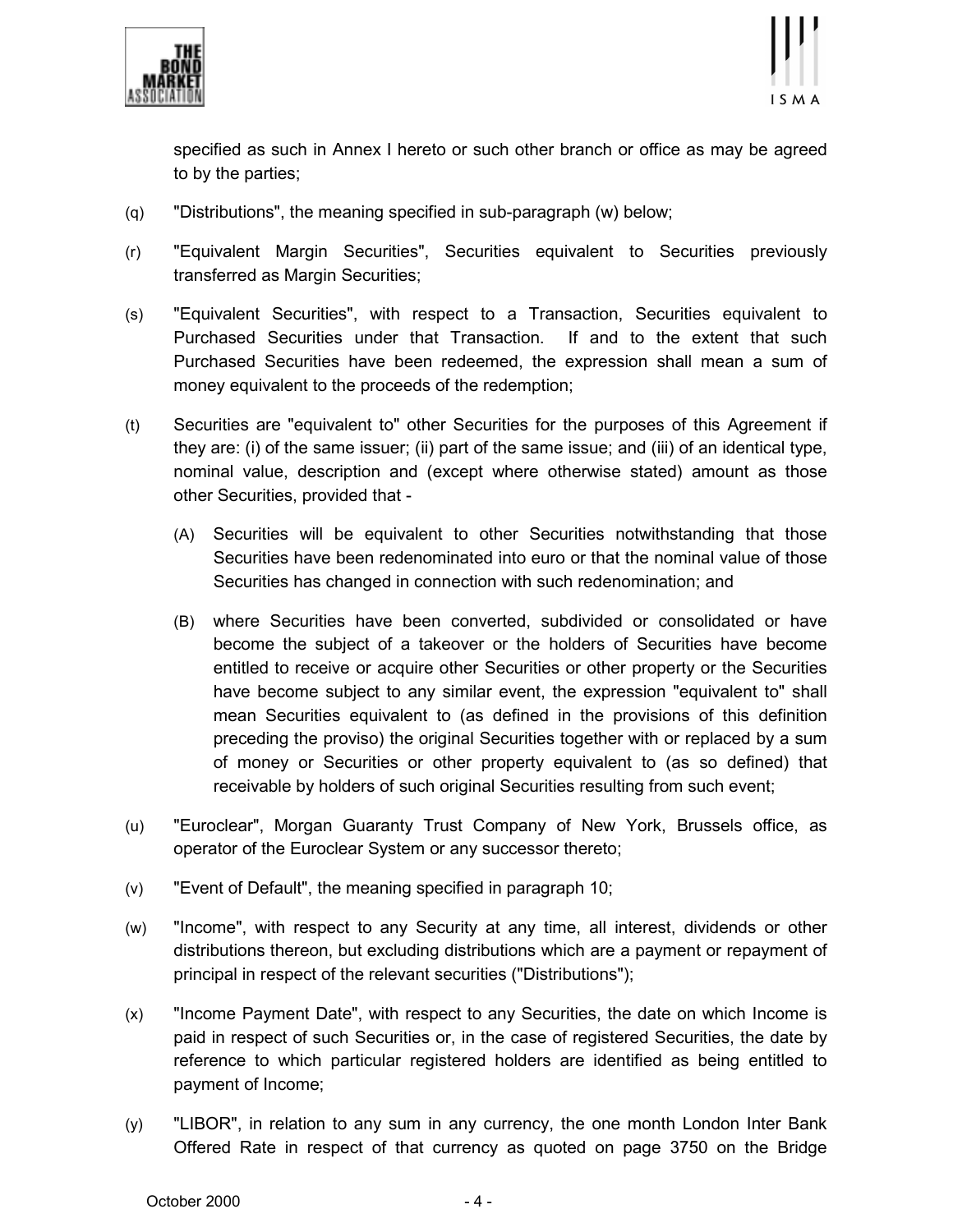

Telerate Service (or such other page as may replace page 3750 on that service) as of 11:00 a.m., London time, on the date on which it is to be determined;

- (z) "Margin Ratio", with respect to a Transaction, the Market Value of the Purchased Securities at the time when the Transaction was entered into divided by the Purchase Price (and so that, where a Transaction relates to Securities of different descriptions and the Purchase Price is apportioned by the parties among Purchased Securities of each such description, a separate Margin Ratio shall apply in respect of Securities of each such description), or such other proportion as the parties may agree with respect to that Transaction;
- (aa) "Margin Securities", in relation to a Margin Transfer, Securities reasonably acceptable to the party calling for such Margin Transfer;
- (bb) "Margin Transfer", any, or any combination of, the payment or repayment of Cash Margin and the transfer of Margin Securities or Equivalent Margin Securities;
- (cc) "Market Value", with respect to any Securities as of any time on any date, the price for such Securities at such time on such date obtained from a generally recognised source agreed to by the parties (and where different prices are obtained for different delivery dates, the price so obtainable for the earliest available such delivery date) (provided that the price of Securities that are suspended shall (for the purposes of paragraph 4) be nil unless the parties otherwise agree and (for all other purposes) shall be the price of those Securities as of close of business on the dealing day in the relevant market last preceding the date of suspension) plus the aggregate amount of Income which, as of such date, has accrued but not yet been paid in respect of the Securities to the extent not included in such price as of such date, and for these purposes any sum in a currency other than the Contractual Currency for the Transaction in question shall be converted into such Contractual Currency at the Spot Rate prevailing at the relevant time;
- (dd) "Net Exposure", the meaning specified in paragraph 4(c);
- (ee) the "Net Margin" provided to a party at any time, the excess (if any) at that time of (i) the sum of the amount of Cash Margin paid to that party (including accrued interest on such Cash Margin which has not been paid to the other party) and the Market Value of Margin Securities transferred to that party under paragraph 4(a) (excluding any Cash Margin which has been repaid to the other party and any Margin Securities in respect of which Equivalent Margin Securities have been transferred to the other party) over (ii) the sum of the amount of Cash Margin paid to the other party (including accrued interest on such Cash Margin which has not been paid by the other party) and the Market Value of Margin Securities transferred to the other party under paragraph 4(a) (excluding any Cash Margin which has been repaid by the other party and any Margin Securities in respect of which Equivalent Margin Securities have been transferred by the other party) and for this purpose any amounts not denominated in the Base Currency shall be converted into the Base Currency at the Spot Rate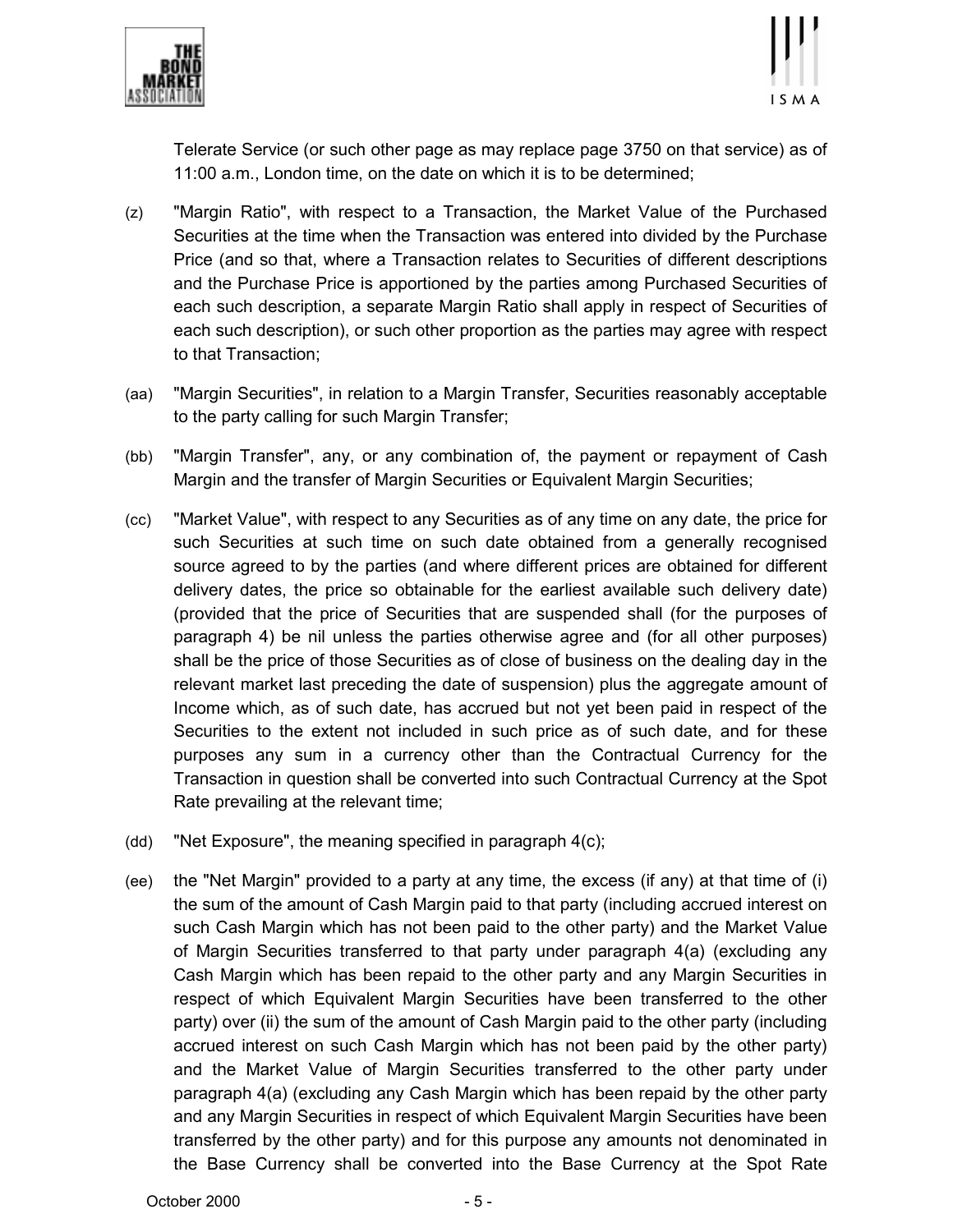

prevailing at the relevant time;

- (ff) "Net Paying Securities", Securities which are of a kind such that, were they to be the subject of a Transaction to which paragraph 5 applies, any payment made by Buyer under paragraph 5 would be one in respect of which either Buyer would or might be required to make a withholding or deduction for or on account of taxes or duties or Seller might be required to make or account for a payment for or on account of taxes or duties (in each case other than tax on overall net income) by reference to such payment;
- (gg) "Net Value", the meaning specified in paragraph 10;
- (hh) "New Purchased Securities", the meaning specified in paragraph 8(a);
- (ii) "Price Differential", with respect to any Transaction as of any date, the aggregate amount obtained by daily application of the Pricing Rate for such Transaction to the Purchase Price for such Transaction (on a 360 day basis or 365 day basis in accordance with the applicable ISMA convention, unless otherwise agreed between the parties for the Transaction), for the actual number of days during the period commencing on (and including) the Purchase Date for such Transaction and ending on (but excluding) the date of calculation or, if earlier, the Repurchase Date;
- (jj) "Pricing Rate", with respect to any Transaction, the per annum percentage rate for calculation of the Price Differential agreed to by Buyer and Seller in relation to that Transaction;
- (kk) "Purchase Date", with respect to any Transaction, the date on which Purchased Securities are to be sold by Seller to Buyer in relation to that Transaction;
- (ll) "Purchase Price", on the Purchase Date, the price at which Purchased Securities are sold or are to be sold by Seller to Buyer;
- (mm) "Purchased Securities", with respect to any Transaction, the Securities sold or to be sold by Seller to Buyer under that Transaction, and any New Purchased Securities transferred by Seller to Buyer under paragraph 8 in respect of that Transaction;
- (nn) "Receivable Securities", the meaning specified in paragraph 10;
- (oo) "Repurchase Date", with respect to any Transaction, the date on which Buyer is to sell Equivalent Securities to Seller in relation to that Transaction;
- (pp) "Repurchase Price", with respect to any Transaction and as of any date, the sum of the Purchase Price and the Price Differential as of such date;
- (qq) "Special Default Notice", the meaning specified in paragraph 14;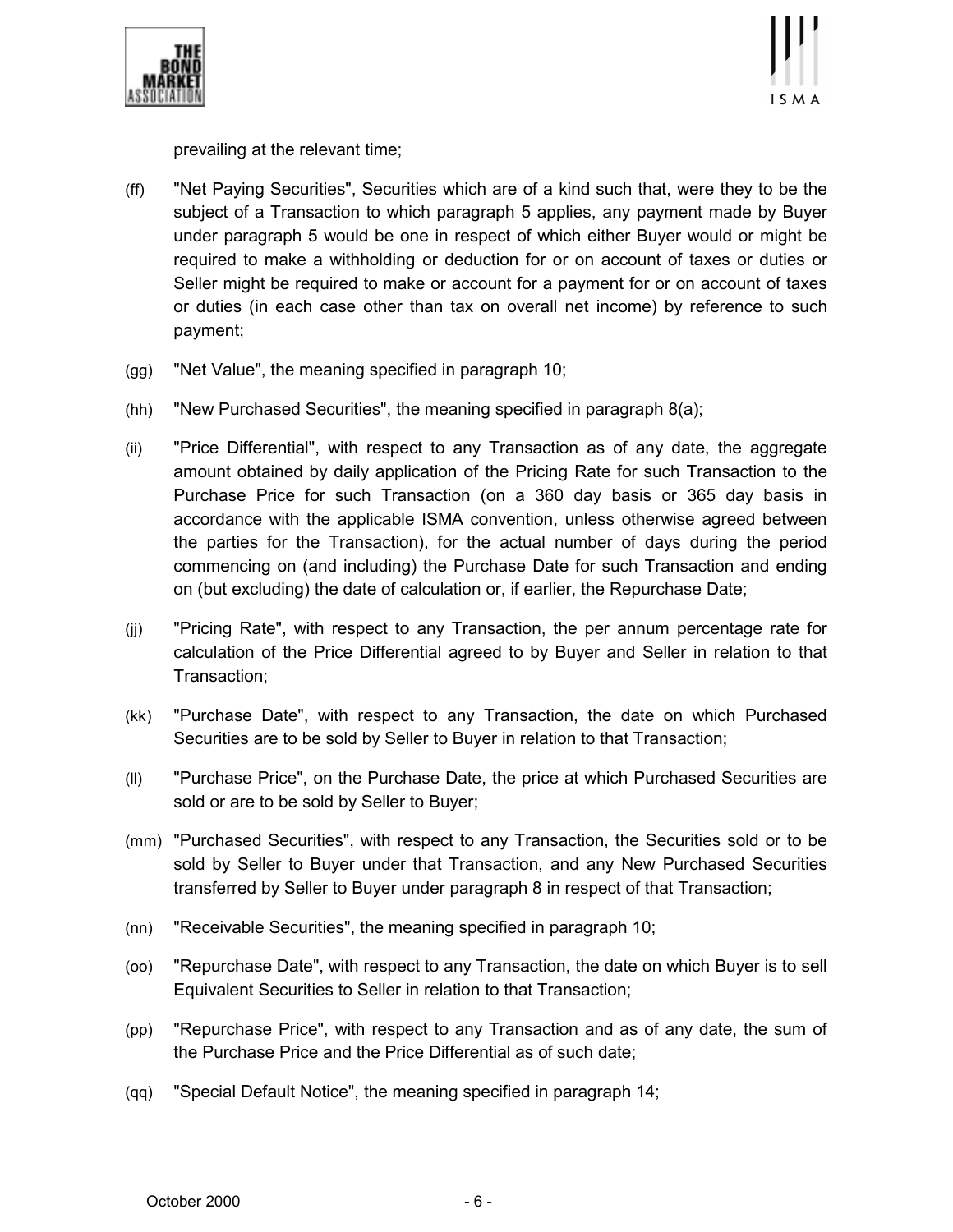

- (rr) "Spot Rate", where an amount in one currency is to be converted into a second currency on any date, unless the parties otherwise agree, the spot rate of exchange quoted by Barclays Bank PLC in the London inter-bank market for the sale by it of such second currency against a purchase by it of such first currency;
- (ss) "TARGET", the Trans-European Automated Real-time Gross Settlement Express Transfer System;
- (tt) "Term", with respect to any Transaction, the interval of time commencing with the Purchase Date and ending with the Repurchase Date;
- (uu) "Termination", with respect to any Transaction, refers to the requirement with respect to such Transaction for Buyer to sell Equivalent Securities against payment by Seller of the Repurchase Price in accordance with paragraph 3(f), and reference to a Transaction having a "fixed term" or being "terminable upon demand" shall be construed accordingly;
- (vv) "Transaction Costs", the meaning specified in paragraph 10;
- (ww) "Transaction Exposure", with respect to any Transaction at any time during the period from the Purchase Date to the Repurchase Date (or, if later, the date on which Equivalent Securities are delivered to Seller or the Transaction is terminated under paragraph 10(g) or 10(h)), the difference between (i) the Repurchase Price at such time multiplied by the applicable Margin Ratio (or, where the Transaction relates to Securities of more than one description to which different Margin Ratios apply, the amount produced by multiplying the Repurchase Price attributable to Equivalent Securities of each such description by the applicable Margin Ratio and aggregating the resulting amounts, the Repurchase Price being for this purpose attributed to Equivalent Securities of each such description in the same proportions as those in which the Purchase Price was apportioned among the Purchased Securities) and (ii) the Market Value of Equivalent Securities at such time. If (i) is greater than (ii), Buyer has a Transaction Exposure for that Transaction equal to that excess. If (ii) is greater than (i), Seller has a Transaction Exposure for that Transaction equal to that excess; and
- (xx) except in paragraphs 14(b)(i) and 18, references in this Agreement to "written" communications and communications "in writing" include communications made through any electronic system agreed between the parties which is capable of reproducing such communication in hard copy form.

#### 3. **Initiation; Confirmation; Termination**

- (a) A Transaction may be entered into orally or in writing at the initiation of either Buyer or Seller.
- (b) Upon agreeing to enter into a Transaction hereunder Buyer or Seller (or both), as shall have been agreed, shall promptly deliver to the other party written confirmation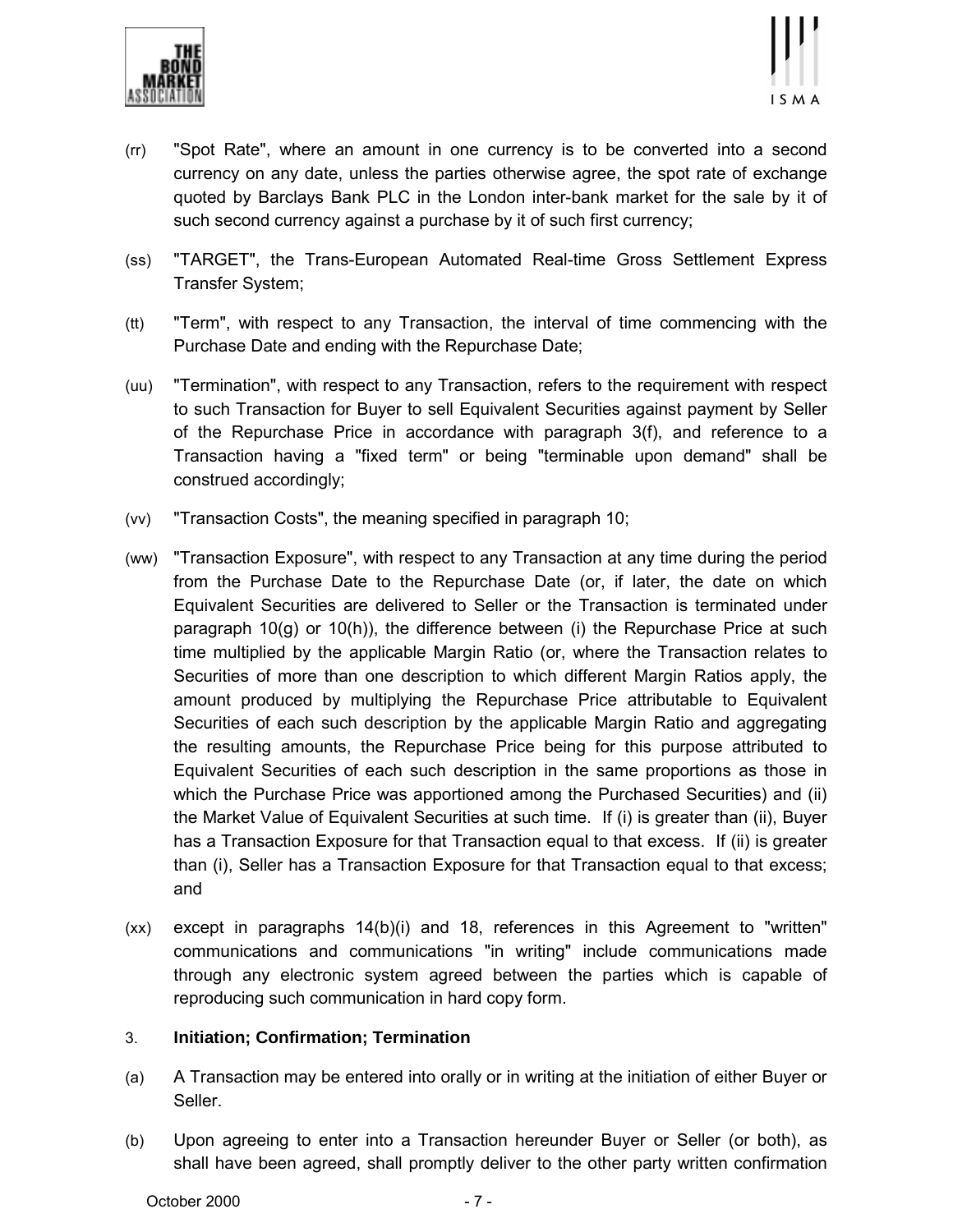

of such Transaction (a "Confirmation").

The Confirmation shall describe the Purchased Securities (including CUSIP or ISIN or other identifying number or numbers, if any), identify Buyer and Seller and set forth -

- (i) the Purchase Date;
- (ii) the Purchase Price;
- (iii) the Repurchase Date, unless the Transaction is to be terminable on demand (in which case the Confirmation shall state that it is terminable on demand);
- (iv) the Pricing Rate applicable to the Transaction;
- (v) in respect of each party the details of the bank account[s] to which payments to be made hereunder are to be credited;
- (vi) where the Buy/Sell Back Annex applies, whether the Transaction is a Repurchase Transaction or a Buy/Sell Back Transaction;
- (vii) where the Agency Annex applies, whether the Transaction is an Agency Transaction and, if so, the identity of the party which is acting as agent and the name, code or identifier of the Principal; and
- (viii) any additional terms or conditions of the Transaction;

and may be in the form of Annex II hereto or may be in any other form to which the parties agree.

The Confirmation relating to a Transaction shall, together with this Agreement, constitute prima facie evidence of the terms agreed between Buyer and Seller for that Transaction, unless objection is made with respect to the Confirmation promptly after receipt thereof. In the event of any conflict between the terms of such Confirmation and this Agreement, the Confirmation shall prevail in respect of that Transaction and those terms only.

- (c) On the Purchase Date for a Transaction, Seller shall transfer the Purchased Securities to Buyer or its agent against the payment of the Purchase Price by Buyer.
- (d) Termination of a Transaction will be effected, in the case of on demand Transactions, on the date specified for Termination in such demand, and, in the case of fixed term Transactions, on the date fixed for Termination.
- (e) In the case of on demand Transactions, demand for Termination shall be made by Buyer or Seller, by telephone or otherwise, and shall provide for Termination to occur after not less than the minimum period as is customarily required for the settlement or delivery of money or Equivalent Securities of the relevant kind.
- (f) On the Repurchase Date, Buyer shall transfer to Seller or its agent Equivalent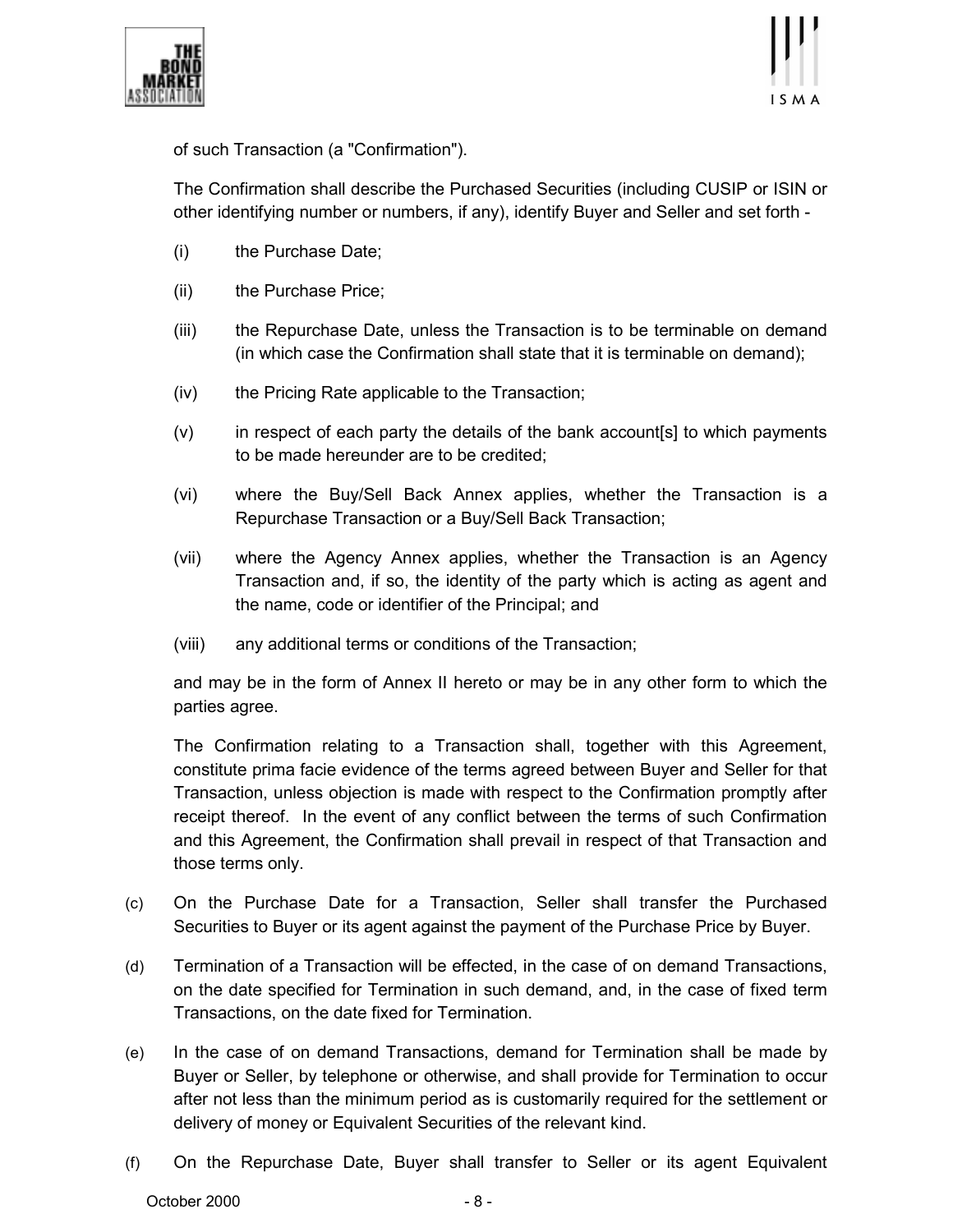

Securities against the payment of the Repurchase Price by Seller (less any amount then payable and unpaid by Buyer to Seller pursuant to paragraph 5).

## 4. **Margin Maintenance**

- (a) If at any time either party has a Net Exposure in respect of the other party it may by notice to the other party require the other party to make a Margin Transfer to it of an aggregate amount or value at least equal to that Net Exposure.
- (b) A notice under sub-paragraph (a) above may be given orally or in writing.
- (c) For the purposes of this Agreement a party has a Net Exposure in respect of the other party if the aggregate of all the first party's Transaction Exposures plus any amount payable to the first party under paragraph 5 but unpaid less the amount of any Net Margin provided to the first party exceeds the aggregate of all the other party's Transaction Exposures plus any amount payable to the other party under paragraph 5 but unpaid less the amount of any Net Margin provided to the other party; and the amount of the Net Exposure is the amount of the excess. For this purpose any amounts not denominated in the Base Currency shall be converted into the Base Currency at the Spot Rate prevailing at the relevant time.
- (d) To the extent that a party calling for a Margin Transfer has previously paid Cash Margin which has not been repaid or delivered Margin Securities in respect of which Equivalent Margin Securities have not been delivered to it, that party shall be entitled to require that such Margin Transfer be satisfied first by the repayment of such Cash Margin or the delivery of Equivalent Margin Securities but, subject to this, the composition of a Margin Transfer shall be at the option of the party making such Margin Transfer.
- (e) Any Cash Margin transferred shall be in the Base Currency or such other currency as the parties may agree.
- (f) A payment of Cash Margin shall give rise to a debt owing from the party receiving such payment to the party making such payment. Such debt shall bear interest at such rate, payable at such times, as may be specified in Annex I hereto in respect of the relevant currency or otherwise agreed between the parties, and shall be repayable subject to the terms of this Agreement.
- (g) Where Seller or Buyer becomes obliged under sub-paragraph (a) above to make a Margin Transfer, it shall transfer Cash Margin or Margin Securities or Equivalent Margin Securities within the minimum period specified in Annex I hereto or, if no period is there specified, such minimum period as is customarily required for the settlement or delivery of money, Margin Securities or Equivalent Margin Securities of the relevant kind.
- (h) The parties may agree that, with respect to any Transaction, the provisions of subparagraphs (a) to (g) above shall not apply but instead that margin may be provided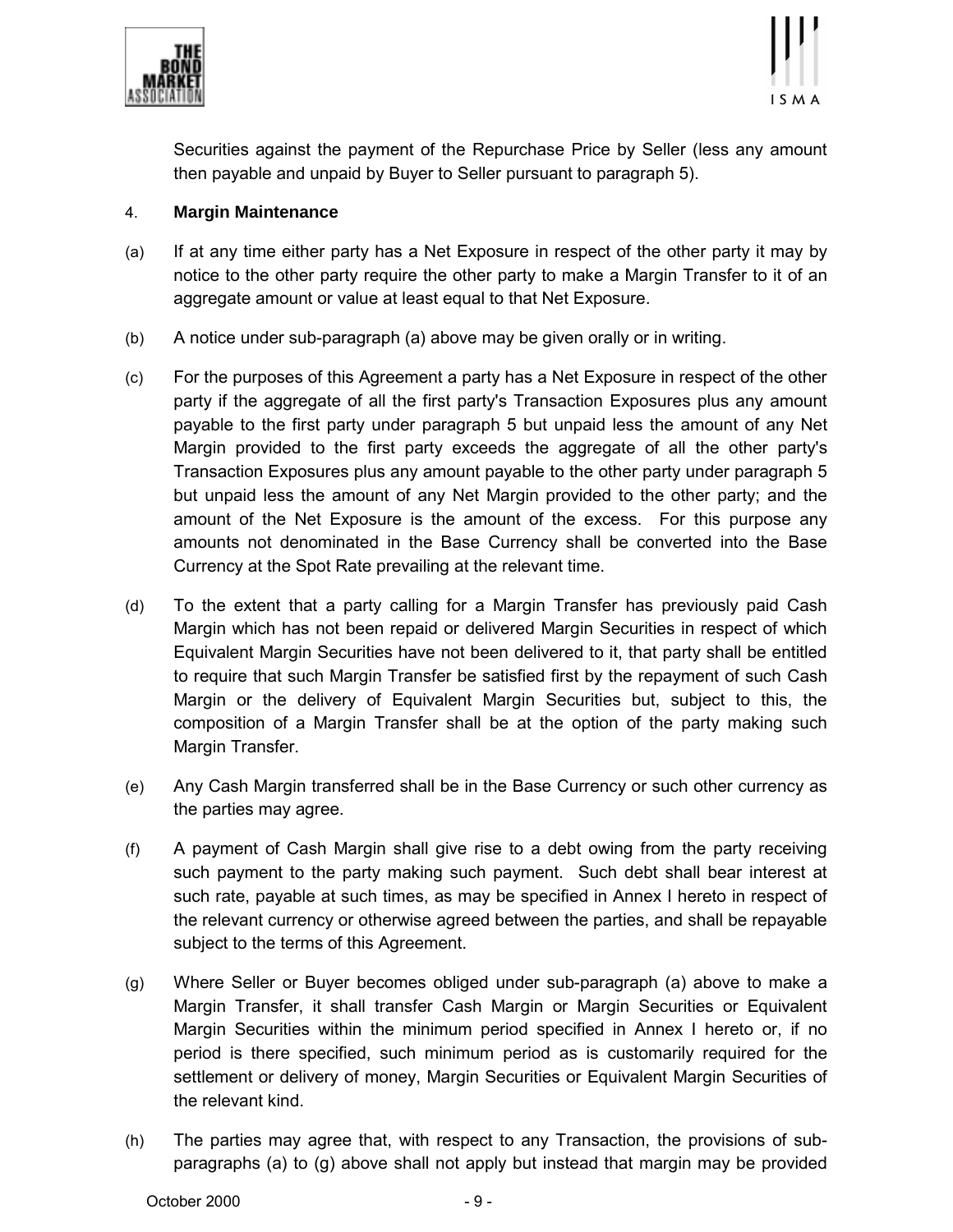

separately in respect of that Transaction in which case -

- (i) that Transaction shall not be taken into account when calculating whether either party has a Net Exposure;
- (ii) margin shall be provided in respect of that Transaction in such manner as the parties may agree; and
- (iii) margin provided in respect of that Transaction shall not be taken into account for the purposes of sub-paragraphs (a) to (g) above.
- (i) The parties may agree that any Net Exposure which may arise shall be eliminated not by Margin Transfers under the preceding provisions of this paragraph but by the repricing of Transactions under sub-paragraph (j) below, the adjustment of Transactions under sub-paragraph (k) below or a combination of both these methods.
- (j) Where the parties agree that a Transaction is to be repriced under this sub-paragraph, such repricing shall be effected as follows -
	- (i) the Repurchase Date under the relevant Transaction (the *"*Original Transaction") shall be deemed to occur on the date on which the repricing is to be effected (the "Repricing Date");
	- (ii) the parties shall be deemed to have entered into a new Transaction (the "Repriced Transaction") on the terms set out in (iii) to (vi) below;
	- (iii) the Purchased Securities under the Repriced Transaction shall be Securities equivalent to the Purchased Securities under the Original Transaction;
	- (iv) the Purchase Date under the Repriced Transaction shall be the Repricing Date:
	- (v) the Purchase Price under the Repriced Transaction shall be such amount as shall, when multiplied by the Margin Ratio applicable to the Original Transaction, be equal to the Market Value of such Securities on the Repricing Date;
	- (vi) the Repurchase Date, the Pricing Rate, the Margin Ratio and, subject as aforesaid, the other terms of the Repriced Transaction shall be identical to those of the Original Transaction;
	- (vii) the obligations of the parties with respect to the delivery of the Purchased Securities and the payment of the Purchase Price under the Repriced Transaction shall be set off against their obligations with respect to the delivery of Equivalent Securities and payment of the Repurchase Price under the Original Transaction and accordingly only a net cash sum shall be paid by one party to the other. Such net cash sum shall be paid within the period specified in sub-paragraph (g) above.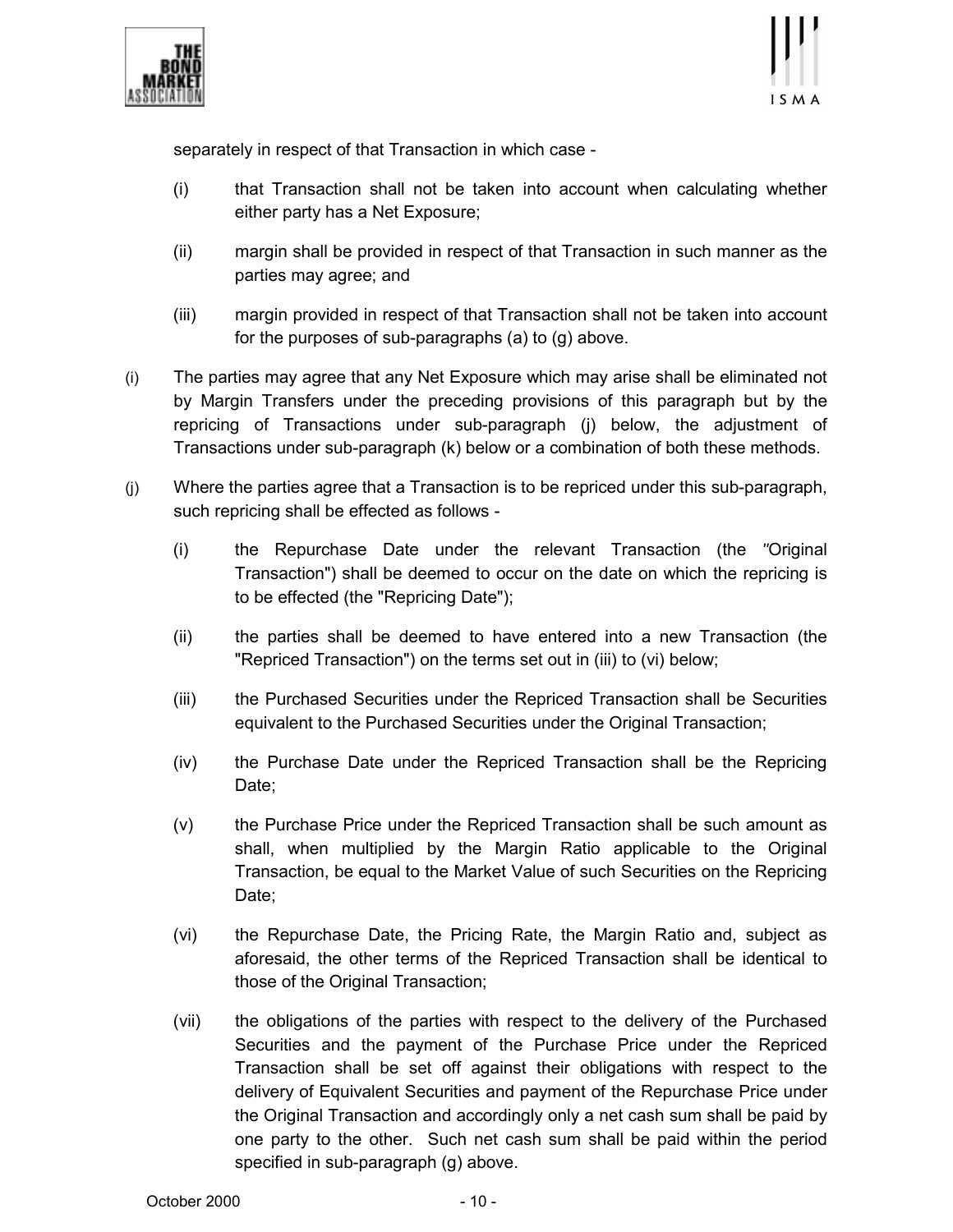

- (k) The adjustment of a Transaction (the "Original Transaction") under this sub-paragraph shall be effected by the parties agreeing that on the date on which the adjustment is to be made (the "Adjustment Date") the Original Transaction shall be terminated and they shall enter into a new Transaction (the "Replacement Transaction") in accordance with the following provisions -
	- (i) the Original Transaction shall be terminated on the Adjustment Date on such terms as the parties shall agree on or before the Adjustment Date;
	- (ii) the Purchased Securities under the Replacement Transaction shall be such Securities as the parties shall agree on or before the Adjustment Date (being Securities the aggregate Market Value of which at the Adjustment Date is substantially equal to the Repurchase Price under the Original Transaction at the Adjustment Date multiplied by the Margin Ratio applicable to the Original Transaction);
	- (iii) the Purchase Date under the Replacement Transaction shall be the Adjustment Date;
	- (iv) the other terms of the Replacement Transaction shall be such as the parties shall agree on or before the Adjustment Date; and
	- (v) the obligations of the parties with respect to payment and delivery of Securities on the Adjustment Date under the Original Transaction and the Replacement Transaction shall be settled in accordance with paragraph 6 within the minimum period specified in sub-paragraph (g) above.

#### 5. **Income Payments**

Unless otherwise agreed -

- (i) where the Term of a particular Transaction extends over an Income Payment Date in respect of any Securities subject to that Transaction, Buyer shall on the date such Income is paid by the issuer transfer to or credit to the account of Seller an amount equal to (and in the same currency as) the amount paid by the issuer;
- (ii) where Margin Securities are transferred from one party ("the first party") to the other party ("the second party") and an Income Payment Date in respect of such Securities occurs before Equivalent Margin Securities are transferred by the second party to the first party, the second party shall on the date such Income is paid by the issuer transfer to or credit to the account of the first party an amount equal to (and in the same currency as) the amount paid by the issuer;

and for the avoidance of doubt references in this paragraph to the amount of any Income paid by the issuer of any Securities shall be to an amount paid without any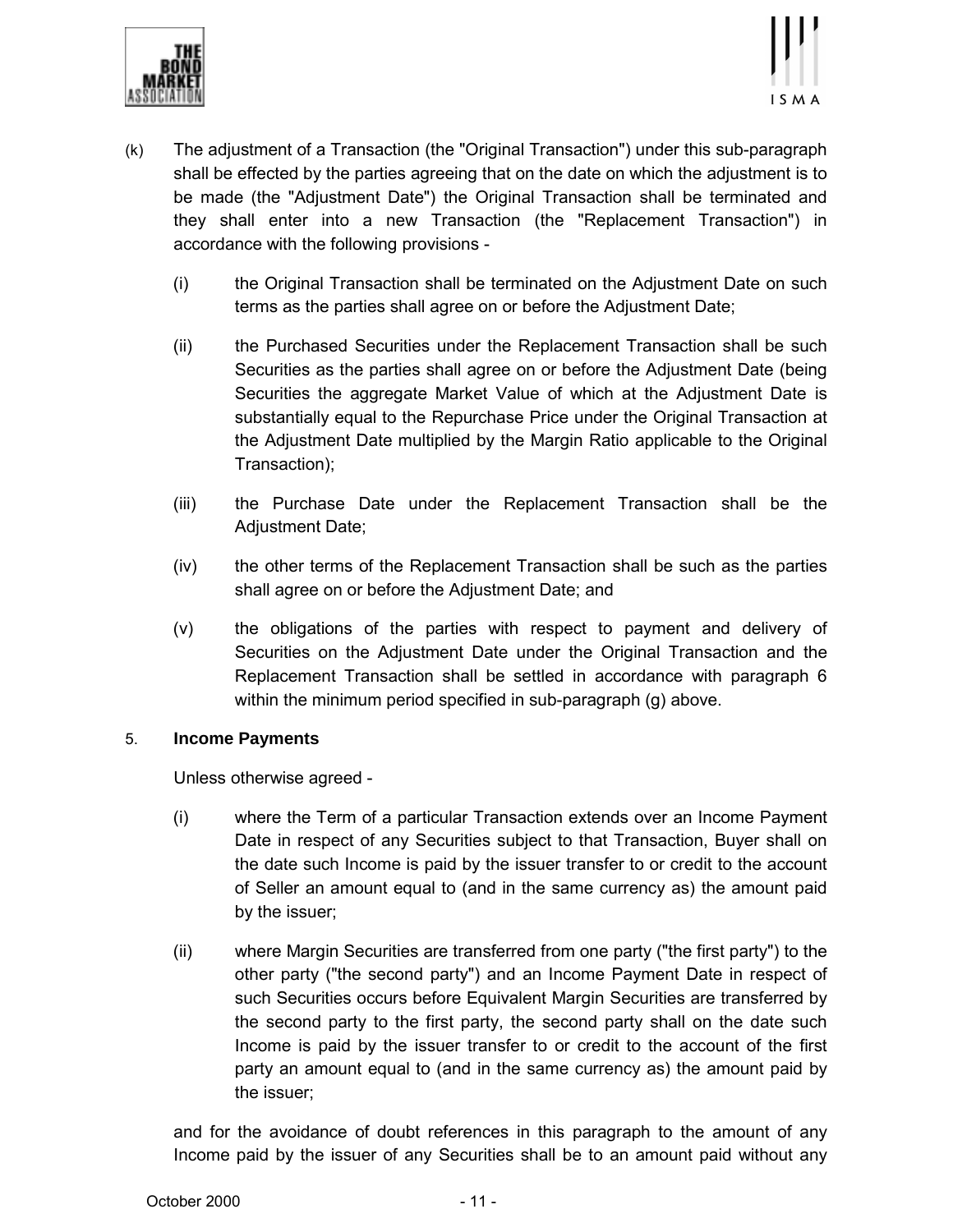

withholding or deduction for or on account of taxes or duties notwithstanding that a payment of such Income made in certain circumstances may be subject to such a withholding or deduction.

## 6. **Payment and Transfer**

- (a) Unless otherwise agreed, all money paid hereunder shall be in immediately available freely convertible funds of the relevant currency. All Securities to be transferred hereunder (i) shall be in suitable form for transfer and shall be accompanied by duly executed instruments of transfer or assignment in blank (where required for transfer) and such other documentation as the transferee may reasonably request, or (ii) shall be transferred through the book entry system of Euroclear or Clearstream, or (iii) shall be transferred through any other agreed securities clearance system or (iv) shall be transferred by any other method mutually acceptable to Seller and Buyer.
- (b) Unless otherwise agreed, all money payable by one party to the other in respect of any Transaction shall be paid free and clear of, and without withholding or deduction for, any taxes or duties of whatsoever nature imposed, levied, collected, withheld or assessed by any authority having power to tax, unless the withholding or deduction of such taxes or duties is required by law. In that event, unless otherwise agreed, the paying party shall pay such additional amounts as will result in the net amounts receivable by the other party (after taking account of such withholding or deduction) being equal to such amounts as would have been received by it had no such taxes or duties been required to be withheld or deducted.
- (c) Unless otherwise agreed in writing between the parties, under each Transaction transfer of Purchased Securities by Seller and payment of Purchase Price by Buyer against the transfer of such Purchased Securities shall be made simultaneously and transfer of Equivalent Securities by Buyer and payment of Repurchase Price payable by Seller against the transfer of such Equivalent Securities shall be made simultaneously.
- (d) Subject to and without prejudice to the provisions of sub-paragraph 6(c), either party may from time to time in accordance with market practice and in recognition of the practical difficulties in arranging simultaneous delivery of Securities and money waive in relation to any Transaction its rights under this Agreement to receive simultaneous transfer and/or payment provided that transfer and/or payment shall, notwithstanding such waiver, be made on the same day and provided also that no such waiver in respect of one Transaction shall affect or bind it in respect of any other Transaction.
- (e) The parties shall execute and deliver all necessary documents and take all necessary steps to procure that all right, title and interest in any Purchased Securities, any Equivalent Securities, any Margin Securities and any Equivalent Margin Securities shall pass to the party to which transfer is being made upon transfer of the same in accordance with this Agreement, free from all liens, claims, charges and encumbrances.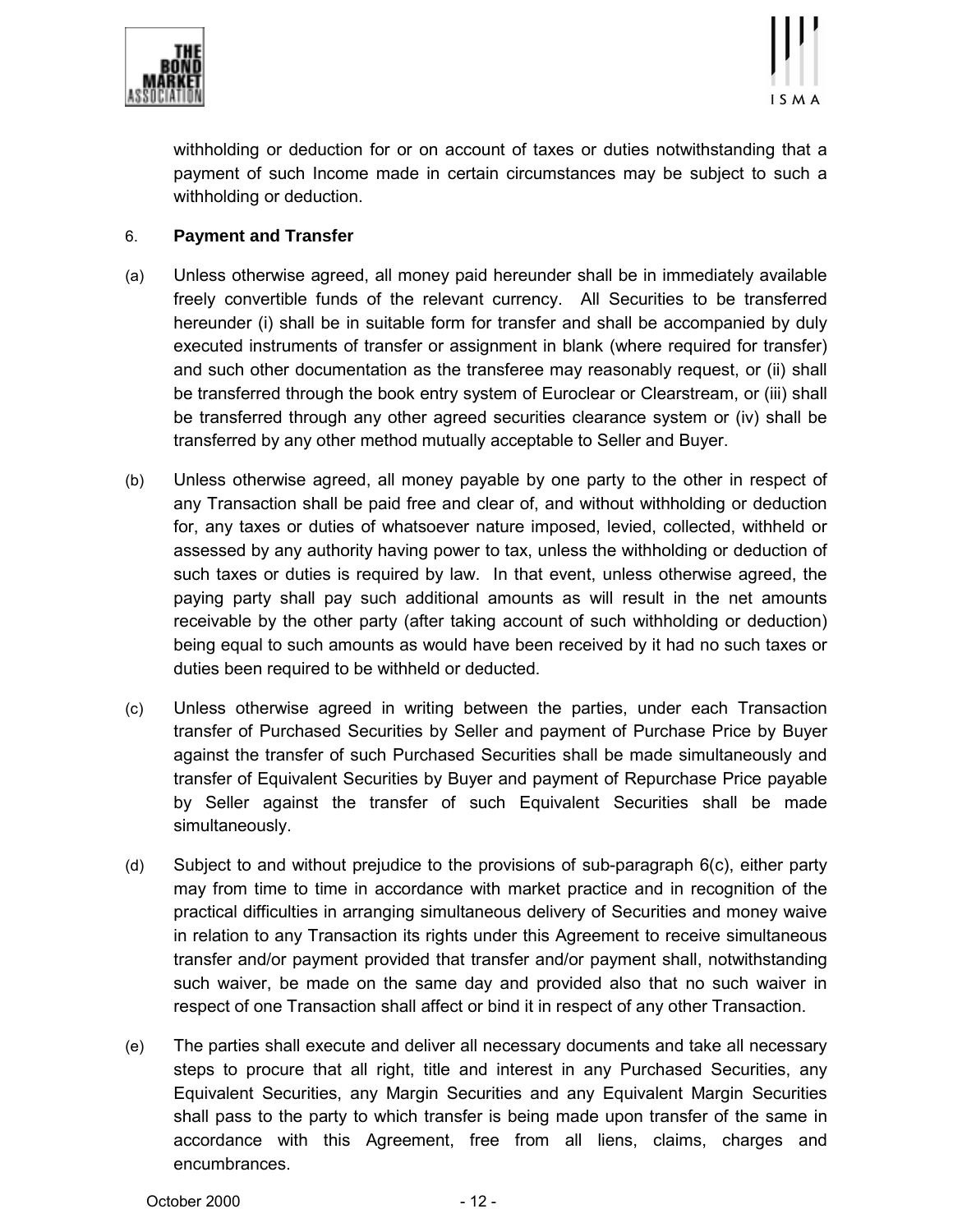

- (f) Notwithstanding the use of expressions such as "*Repurchase Date*", "*Repurchase Price*", "*margin*", "*Net Margin*", "*Margin Ratio*" and "*substitution*", which are used to reflect terminology used in the market for transactions of the kind provided for in this Agreement, all right, title and interest in and to Securities and money transferred or paid under this Agreement shall pass to the transferee upon transfer or payment, the obligation of the party receiving Purchased Securities or Margin Securities being an obligation to transfer Equivalent Securities or Equivalent Margin Securities.
- (g) Time shall be of the essence in this Agreement.
- (h) Subject to paragraph 10, all amounts in the same currency payable by each party to the other under any Transaction or otherwise under this Agreement on the same date shall be combined in a single calculation of a net sum payable by one party to the other and the obligation to pay that sum shall be the only obligation of either party in respect of those amounts.
- (i) Subject to paragraph 10, all Securities of the same issue, denomination, currency and series, transferable by each party to the other under any Transaction or hereunder on the same date shall be combined in a single calculation of a net quantity of Securities transferable by one party to the other and the obligation to transfer the net quantity of Securities shall be the only obligation of either party in respect of the Securities so transferable and receivable.
- $(i)$  If the parties have specified in Annex I hereto that this paragraph  $6(i)$  shall apply, each obligation of a party under this Agreement (other than an obligation arising under paragraph 10) is subject to the condition precedent that none of those events specified in paragraph 10(a) which are identified in Annex I hereto for the purposes of this paragraph 6(j) (being events which, upon the serving of a Default Notice, would be an Event of Default with respect to the other party) shall have occurred and be continuing with respect to the other party.

#### 7. **Contractual Currency**

- (a) All the payments made in respect of the Purchase Price or the Repurchase Price of any Transaction shall be made in the currency of the Purchase Price (the "Contractual Currency") save as provided in paragraph  $10(c)(ii)$ . Notwithstanding the foregoing, the payee of any money may, at its option, accept tender thereof in any other currency, provided, however, that, to the extent permitted by applicable law, the obligation of the payer to pay such money will be discharged only to the extent of the amount of the Contractual Currency that such payee may, consistent with normal banking procedures, purchase with such other currency (after deduction of any premium and costs of exchange) for delivery within the customary delivery period for spot transactions in respect of the relevant currency.
- (b) If for any reason the amount in the Contractual Currency received by a party, including amounts received after conversion of any recovery under any judgment or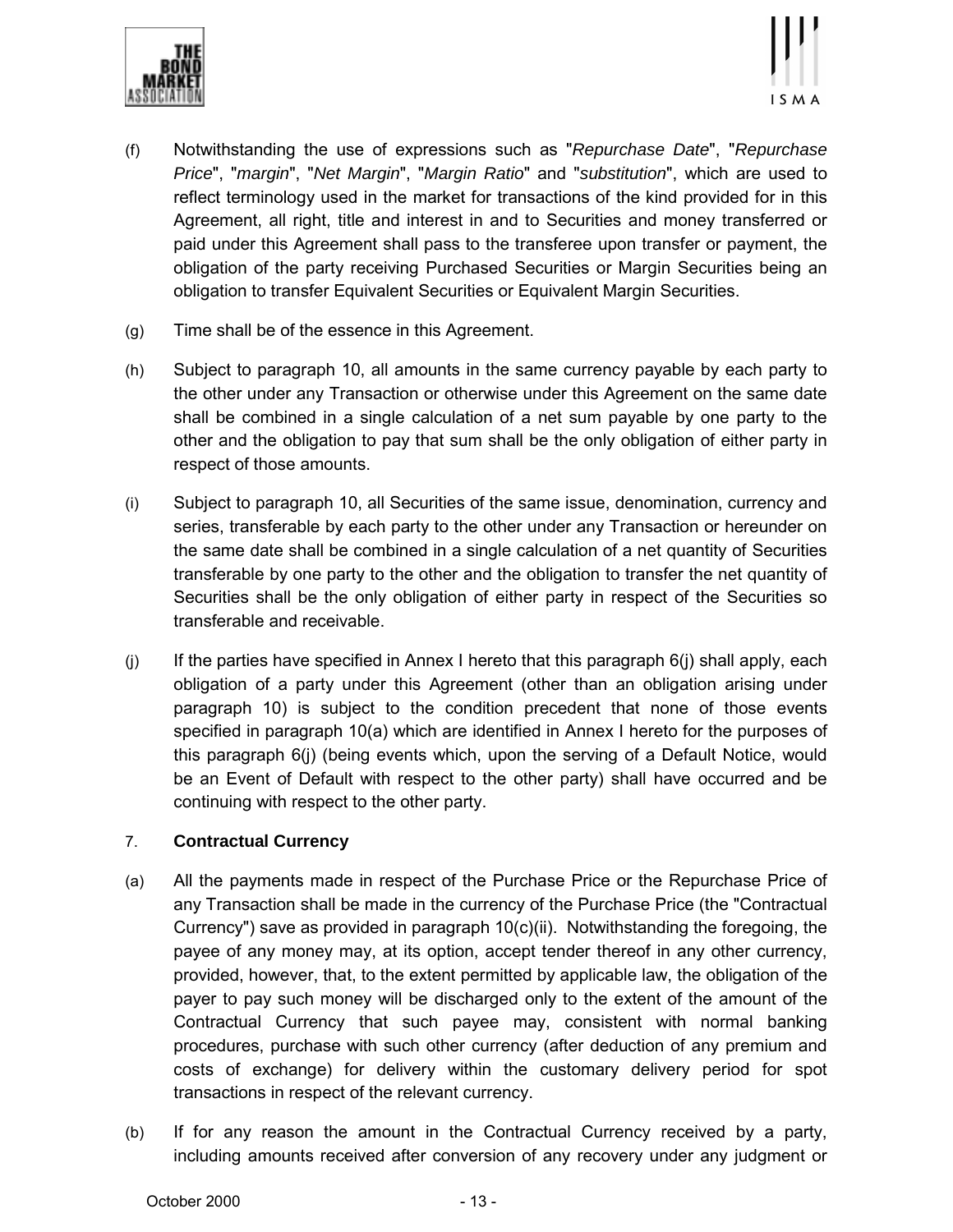

order expressed in a currency other than the Contractual Currency, falls short of the amount in the Contractual Currency due and payable, the party required to make the payment will, as a separate and independent obligation, to the extent permitted by applicable law, immediately transfer such additional amount in the Contractual Currency as may be necessary to compensate for the shortfall.

(c) If for any reason the amount in the Contractual Currency received by a party exceeds the amount of the Contractual Currency due and payable, the party receiving the transfer will refund promptly the amount of such excess.

#### 8. **Substitution**

- (a) A Transaction may at any time between the Purchase Date and Repurchase Date, if Seller so requests and Buyer so agrees, be varied by the transfer by Buyer to Seller of Securities equivalent to the Purchased Securities, or to such of the Purchased Securities as shall be agreed, in exchange for the transfer by Seller to Buyer of other Securities of such amount and description as shall be agreed ("New Purchased Securities") (being Securities having a Market Value at the date of the variation at least equal to the Market Value of the Equivalent Securities transferred to Seller).
- (b) Any variation under sub-paragraph (a) above shall be effected, subject to paragraph 6(d), by the simultaneous transfer of the Equivalent Securities and New Purchased Securities concerned.
- (c) A Transaction which is varied under sub-paragraph (a) above shall thereafter continue in effect as though the Purchased Securities under that Transaction consisted of or included the New Purchased Securities instead of the Securities in respect of which Equivalent Securities have been transferred to Seller.
- (d) Where either party has transferred Margin Securities to the other party it may at any time before Equivalent Margin Securities are transferred to it under paragraph 4 request the other party to transfer Equivalent Margin Securities to it in exchange for the transfer to the other party of new Margin Securities having a Market Value at the time of transfer at least equal to that of such Equivalent Margin Securities. If the other party agrees to the request, the exchange shall be effected, subject to paragraph 6(d), by the simultaneous transfer of the Equivalent Margin Securities and new Margin Securities concerned. Where either or both of such transfers is or are effected through a settlement system in circumstances which under the rules and procedures of that settlement system give rise to a payment by or for the account of one party to or for the account of the other party, the parties shall cause such payment or payments to be made outside that settlement system, for value the same day as the payments made through that settlement system, as shall ensure that the exchange of Equivalent Margin Securities and new Margin Securities effected under this sub-paragraph does not give rise to any net payment of cash by either party to the other.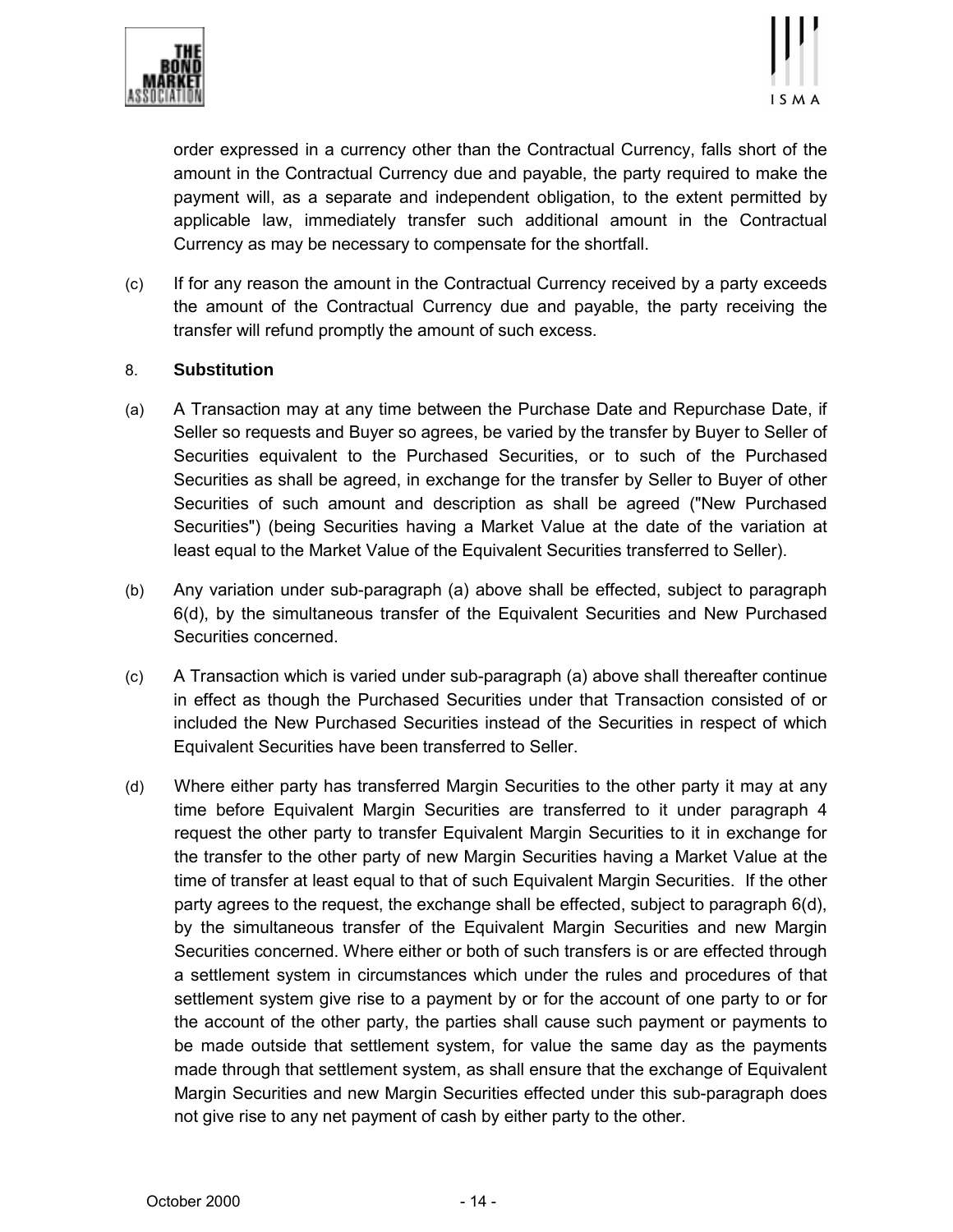

#### 9. **Representations**

Each party represents and warrants to the other that -

- (a) it is duly authorised to execute and deliver this Agreement, to enter into the Transactions contemplated hereunder and to perform its obligations hereunder and thereunder and has taken all necessary action to authorise such execution, delivery and performance;
- (b) it will engage in this Agreement and the Transactions contemplated hereunder (other than Agency Transactions) as principal;
- (c) the person signing this Agreement on its behalf is, and any person representing it in entering into a Transaction will be, duly authorised to do so on its behalf;
- (d) it has obtained all authorisations of any governmental or regulatory body required in connection with this Agreement and the Transactions contemplated hereunder and such authorisations are in full force and effect;
- (e) the execution, delivery and performance of this Agreement and the Transactions contemplated hereunder will not violate any law, ordinance, charter, by-law or rule applicable to it or any agreement by which it is bound or by which any of its assets are affected;
- (f) it has satisfied itself and will continue to satisfy itself as to the tax implications of the Transactions contemplated hereunder;
- (g) in connection with this Agreement and each Transaction
	- (i) unless there is a written agreement with the other party to the contrary, it is not relying on any advice (whether written or oral) of the other party, other than the representations expressly set out in this Agreement;
	- (ii) it has made and will make its own decisions regarding the entering into of any Transaction based upon its own judgment and upon advice from such professional advisers as it has deemed it necessary to consult;
	- (iii) it understands the terms, conditions and risks of each Transaction and is willing to assume (financially and otherwise) those risks; and
- (h) at the time of transfer to the other party of any Securities it will have the full and unqualified right to make such transfer and that upon such transfer of Securities the other party will receive all right, title and interest in and to those Securities free of any lien, claim, charge or encumbrance.

On the date on which any Transaction is entered into pursuant hereto, and on each day on which Securities, Equivalent Securities, Margin Securities or Equivalent Margin Securities are to be transferred under any Transaction, Buyer and Seller shall each be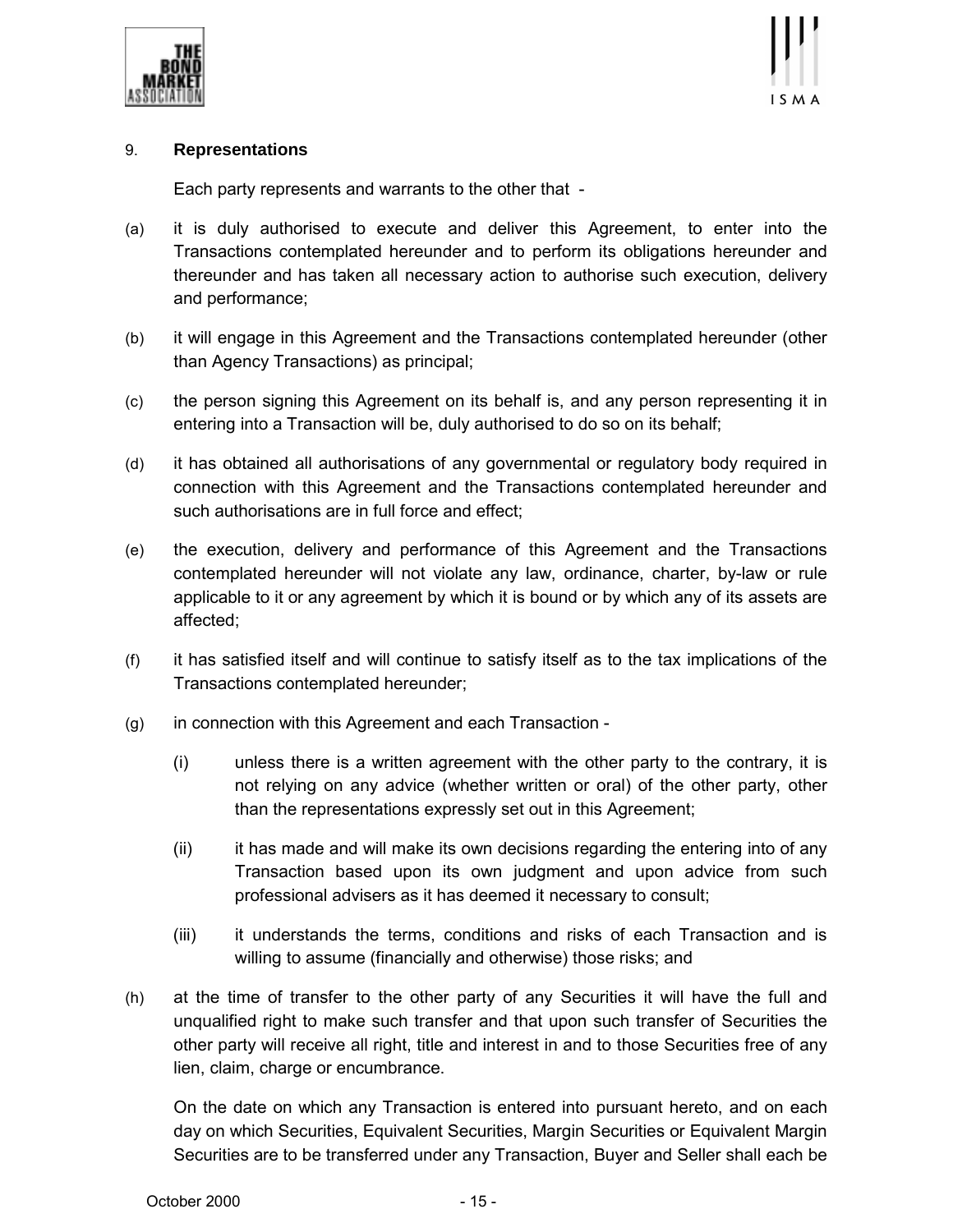

deemed to repeat all the foregoing representations. For the avoidance of doubt and notwithstanding any arrangements which Seller or Buyer may have with any third party, each party will be liable as a principal for its obligations under this Agreement and each Transaction.

## 10. **Events of Default**

- (a) If any of the following events (each an "Event of Default") occurs in relation to either party (the "Defaulting Party", the other party being the "non-Defaulting Party") whether acting as Seller or Buyer -
	- (i) Buyer fails to pay the Purchase Price upon the applicable Purchase Date or Seller fails to pay the Repurchase Price upon the applicable Repurchase Date, and the non-Defaulting Party serves a Default Notice on the Defaulting Party; or
	- (ii) if the parties have specified in Annex I hereto that this sub-paragraph shall apply, Seller fails to deliver Purchased Securities on the Purchase Date or Buyer fails to deliver Equivalent Securities on the Repurchase Date, and the non-Defaulting Party serves a Default Notice on the Defaulting Party; or
	- (iii) Seller or Buyer fails to pay when due any sum payable under sub-paragraph (g) or (h) below, and the non-Defaulting Party serves a Default Notice on the Defaulting Party; or
	- (iv) Seller or Buyer fails to comply with paragraph 4 and the non-Defaulting Party serves a Default Notice on the Defaulting Party; or
	- (v) Seller or Buyer fails to comply with paragraph 5 and the non-Defaulting Party serves a Default Notice on the Defaulting Party; or
	- (vi) an Act of Insolvency occurs with respect to Seller or Buyer and (except in the case of an Act of Insolvency which is the presentation of a petition for winding-up or any analogous proceeding or the appointment of a liquidator or analogous officer of the Defaulting Party in which case no such notice shall be required) the non-Defaulting Party serves a Default Notice on the Defaulting Party; or
	- (vii) any representations made by Seller or Buyer are incorrect or untrue in any material respect when made or repeated or deemed to have been made or repeated, and the non-Defaulting Party serves a Default Notice on the Defaulting Party; or
	- (viii) Seller or Buyer admits to the other that it is unable to, or intends not to, perform any of its obligations hereunder and/or in respect of any Transaction and the non-Defaulting Party serves a Default Notice on the Defaulting Party; or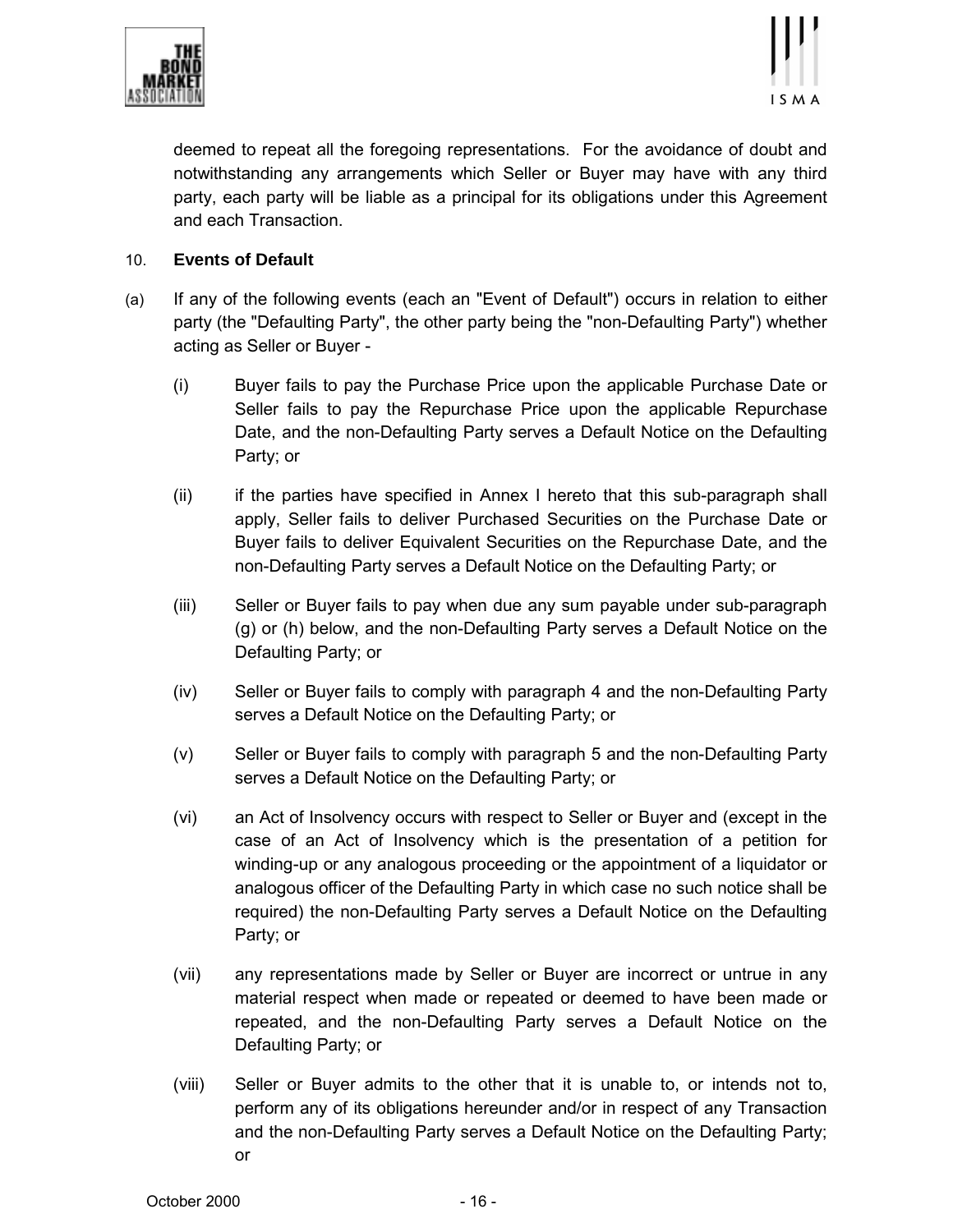

- (ix) Seller or Buyer is suspended or expelled from membership of or participation in any securities exchange or association or other self regulating organisation, or suspended from dealing in securities by any government agency, or any of the assets of either Seller or Buyer or the assets of investors held by, or to the order of, Seller or Buyer are transferred or ordered to be transferred to a trustee by a regulatory authority pursuant to any securities regulating legislation and the non-Defaulting Party serves a Default Notice on the Defaulting Party; or
- (x) Seller or Buyer fails to perform any other of its obligations hereunder and does not remedy such failure within 30 days after notice is given by the non-Defaulting Party requiring it to do so, and the non-Defaulting Party serves a Default Notice on the Defaulting Party;

then sub-paragraphs (b) to (f) below shall apply.

- (b) The Repurchase Date for each Transaction hereunder shall be deemed immediately to occur and, subject to the following provisions, all Cash Margin (including interest accrued) shall be immediately repayable and Equivalent Margin Securities shall be immediately deliverable (and so that, where this sub-paragraph applies, performance of the respective obligations of the parties with respect to the delivery of Securities, the payment of the Repurchase Prices for any Equivalent Securities and the repayment of any Cash Margin shall be effected only in accordance with the provisions of sub-paragraph (c) below).
- (c) (i) The Default Market Values of the Equivalent Securities and any Equivalent Margin Securities to be transferred, the amount of any Cash Margin (including the amount of interest accrued) to be transferred and the Repurchase Prices to be paid by each party shall be established by the non-Defaulting Party for all Transactions as at the Repurchase Date; and
	- (ii) on the basis of the sums so established, an account shall be taken (as at the Repurchase Date) of what is due from each party to the other under this Agreement (on the basis that each party's claim against the other in respect of the transfer to it of Equivalent Securities or Equivalent Margin Securities under this Agreement equals the Default Market Value therefor) and the sums due from one party shall be set off against the sums due from the other and only the balance of the account shall be payable (by the party having the claim valued at the lower amount pursuant to the foregoing) and such balance shall be due and payable on the next following Business Day. For the purposes of this calculation, all sums not denominated in the Base Currency shall be converted into the Base Currency on the relevant date at the Spot Rate prevailing at the relevant time.
- (d) For the purposes of this Agreement, the "Default Market Value" of any Equivalent Securities or Equivalent Margin Securities shall be determined in accordance with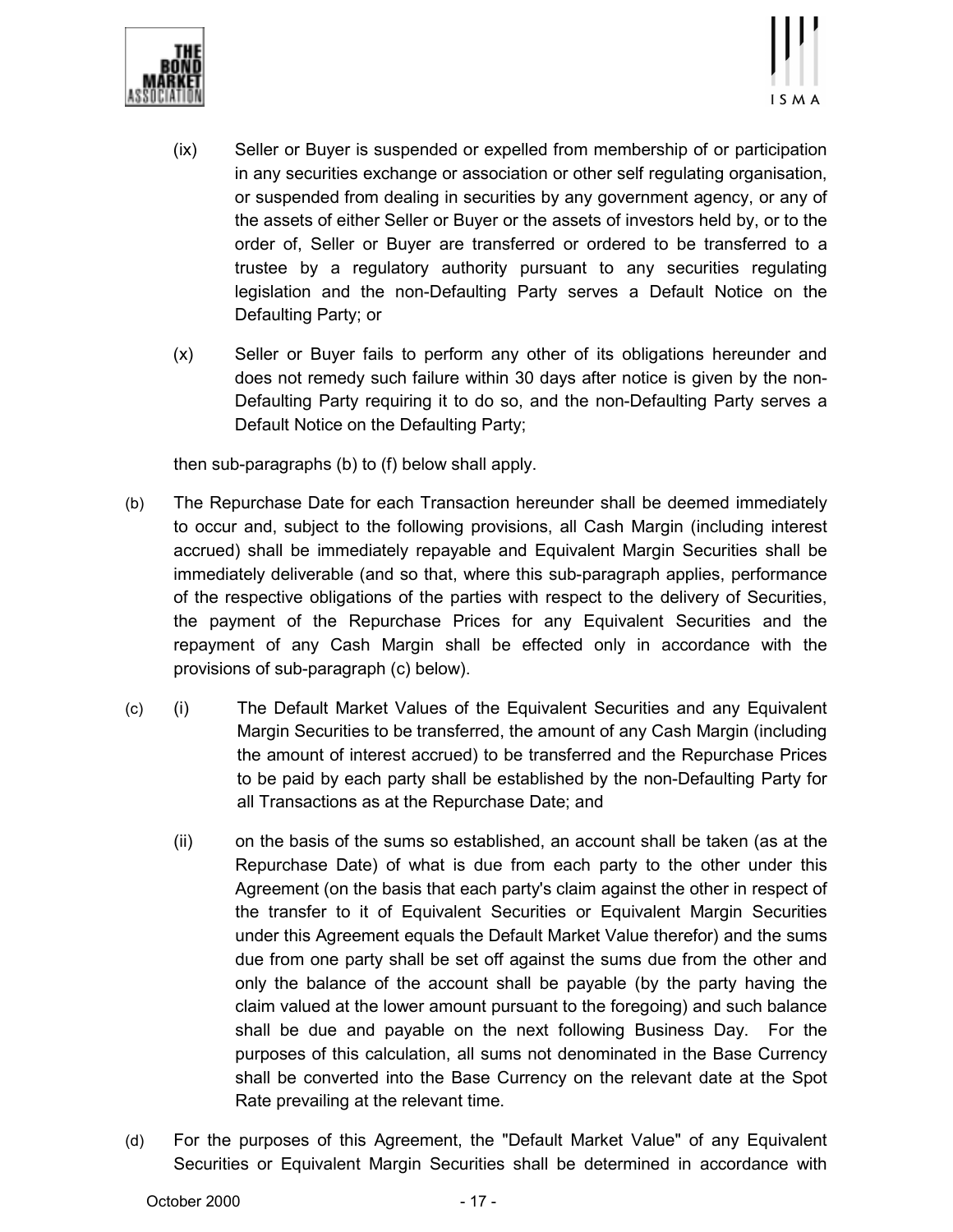

sub-paragraph (e) below, and for this purpose -

- (i) the "Appropriate Market" means, in relation to Securities of any description, the market which is the most appropriate market for Securities of that description, as determined by the non-Defaulting Party;
- (ii) the "Default Valuation Time" means, in relation to an Event of Default, the close of business in the Appropriate Market on the fifth dealing day after the day on which that Event of Default occurs or, where that Event of Default is the occurrence of an Act of Insolvency in respect of which under paragraph 10(a) no notice is required from the non-Defaulting Party in order for such event to constitute an Event of Default, the close of business on the fifth dealing day after the day on which the non-Defaulting Party first became aware of the occurrence of such Event of Default;
- (iii) "Deliverable Securitie*s*" means Equivalent Securities or Equivalent Margin Securities to be delivered by the Defaulting Party;
- (iv) "Net Value" means at any time, in relation to any Deliverable Securities or Receivable Securities, the amount which, in the reasonable opinion of the non-Defaulting Party, represents their fair market value, having regard to such pricing sources and methods (which may include, without limitation, available prices for Securities with similar maturities, terms and credit characteristics as the relevant Equivalent Securities or Equivalent Margin Securities) as the non-Defaulting Party considers appropriate, less, in the case of Receivable Securities, or plus, in the case of Deliverable Securities, all Transaction Costs which would be incurred in connection with the purchase or sale of such Securities;
- (v) "Receivable Securities" means Equivalent Securities or Equivalent Margin Securities to be delivered to the Defaulting Party; and
- (vi) "Transaction Costs" in relation to any transaction contemplated in paragraph 10(d) or (e) means the reasonable costs, commission, fees and expenses (including any mark-up or mark-down) that would be incurred in connection with the purchase of Deliverable Securities or sale of Receivable Securities, calculated on the assumption that the aggregate thereof is the least that could reasonably be expected to be paid in order to carry out the transaction;
- (e) (i) If between the occurrence of the relevant Event of Default and the Default Valuation Time the non-Defaulting Party gives to the Defaulting Party a written notice (a "Default Valuation Notice") which -
	- (A) states that, since the occurrence of the relevant Event of Default, the non-Defaulting Party has sold, in the case of Receivable Securities, or purchased, in the case of Deliverable Securities, Securities which form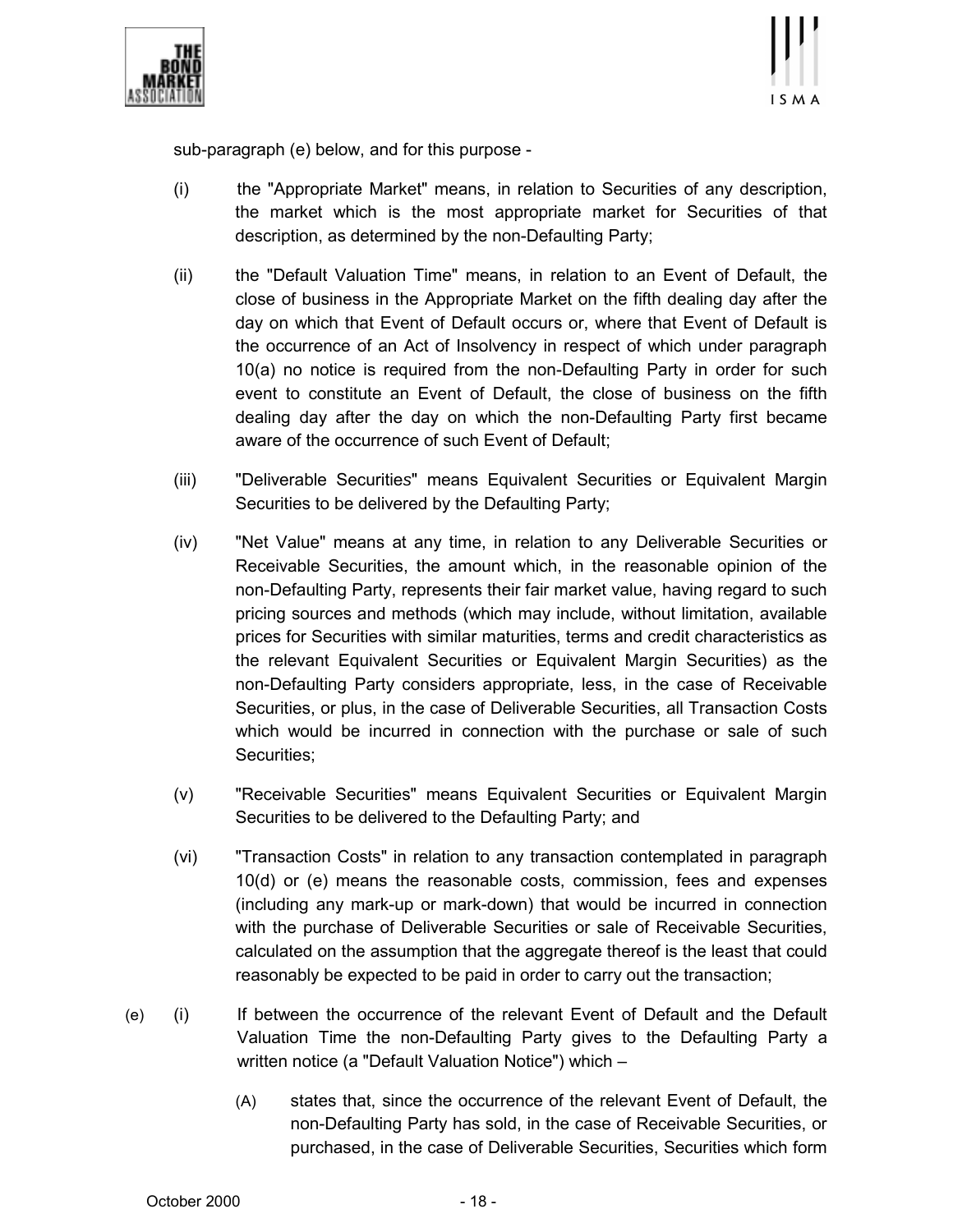part of the same issue and are of an identical type and description as those Equivalent Securities or Equivalent Margin Securities, and that the non-Defaulting Party elects to treat as the Default Market Value -

- (aa) in the case of Receivable Securities, the net proceeds of such sale after deducting all reasonable costs, fees and expenses incurred in connection therewith (provided that, where the Securities sold are not identical in amount to the Equivalent Securities or Equivalent Margin Securities, the non-Defaulting Party may either (x) elect to treat such net proceeds of sale divided by the amount of Securities sold and multiplied by the amount of the Equivalent Securities or Equivalent Margin Securities as the Default Market Value or (y) elect to treat such net proceeds of sale of the Equivalent Securities or Equivalent Margin Securities actually sold as the Default Market Value of that proportion of the Equivalent Securities or Equivalent Margin Securities, and, in the case of (y), the Default Market Value of the balance of the Equivalent Securities or Equivalent Margin Securities shall be determined separately in accordance with the provisions of this paragraph 10(e) and accordingly may be the subject of a separate notice (or notices) under this paragraph 10(e)(i)); or
- (bb) in the case of Deliverable Securities, the aggregate cost of such purchase, including all reasonable costs, fees and expenses incurred in connection therewith (provided that, where the Securities purchased are not identical in amount to the Equivalent Securities or Equivalent Margin Securities, the non-Defaulting Party may either (x) elect to treat such aggregate cost divided by the amount of Securities sold and multiplied by the amount of the Equivalent Securities or Equivalent Margin Securities as the Default Market Value or (y) elect to treat the aggregate cost of purchasing the Equivalent Securities or Equivalent Margin Securities actually purchased as the Default Market Value of that proportion of the Equivalent Securities or Equivalent Margin Securities, and, in the case of (y), the Default Market Value of the balance of the Equivalent Securities or Equivalent Margin Securities shall be determined separately in accordance with the provisions of this paragraph 10(e) and accordingly may be the subject of a separate notice (or notices) under this paragraph  $10(e)(i)$ ;
- (B) states that the non-Defaulting Party has received, in the case of Deliverable Securities, offer quotations or, in the case of Receivable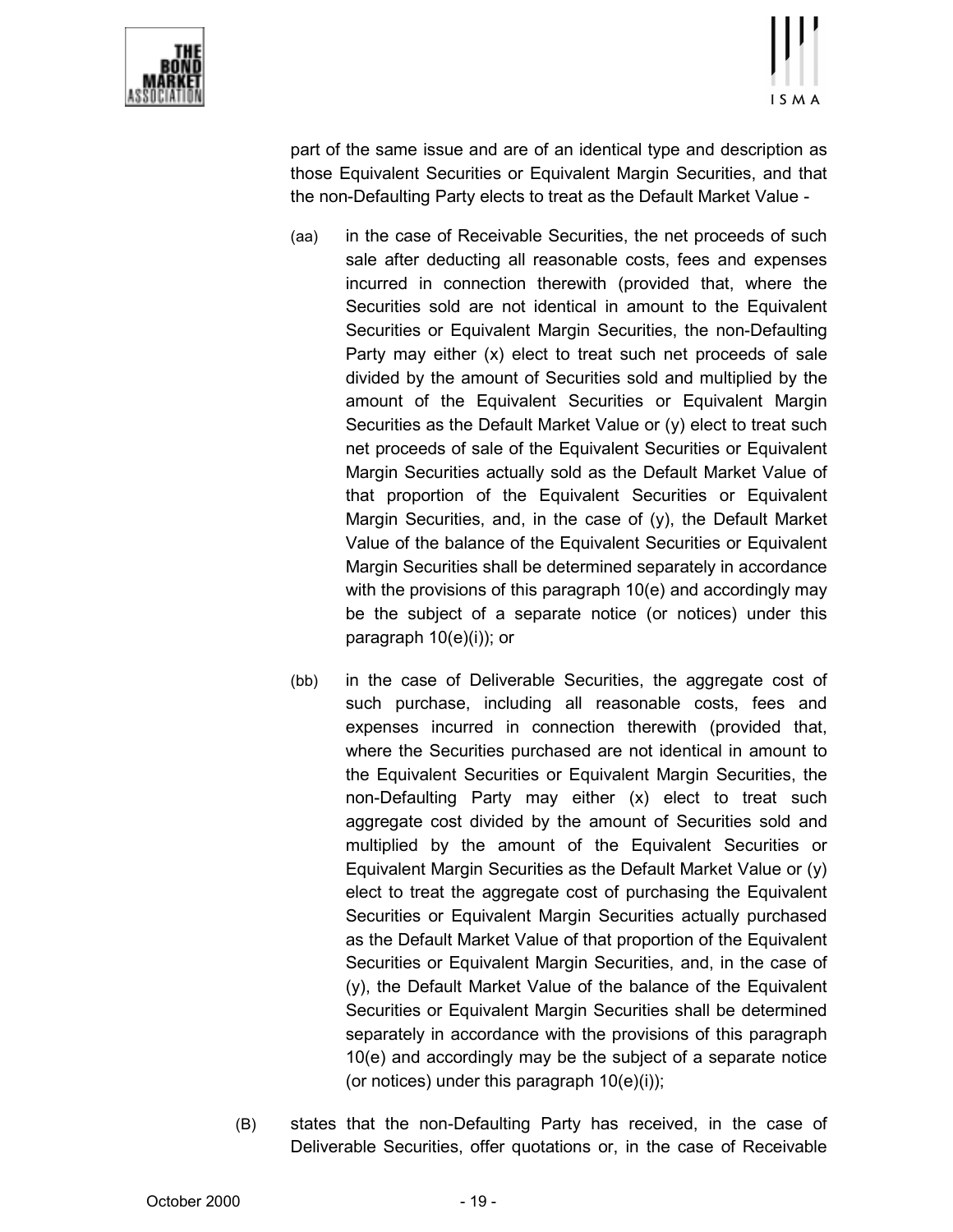

Securities, bid quotations in respect of Securities of the relevant description from two or more market makers or regular dealers in the Appropriate Market in a commercially reasonable size (as determined by the non-Defaulting Party) and specifies -

- (aa) the price or prices quoted by each of them for, in the case of Deliverable Securities, the sale by the relevant market marker or dealer of such Securities or, in the case of Receivable Securities, the purchase by the relevant market maker or dealer of such Securities;
- (bb) the Transaction Costs which would be incurred in connection with such a transaction; and
- (cc) that the non-Defaulting Party elects to treat the price so quoted (or, where more than one price is so quoted, the arithmetic mean of the prices so quoted), after deducting, in the case of Receivable Securities, or adding, in the case of Deliverable Securities, such Transaction Costs, as the Default Market Value of the relevant Equivalent Securities or Equivalent Margin Securities; or
- $(C)$  states
	- (aa) that either (x) acting in good faith, the non-Defaulting Party has endeavoured but been unable to sell or purchase Securities in accordance with sub-paragraph (i)(A) above or to obtain quotations in accordance with sub-paragraph (i)(B) above (or both) or (y) the non-Defaulting Party has determined that it would not be commercially reasonable to obtain such quotations, or that it would not be commercially reasonable to use any quotations which it has obtained under sub-paragraph (i)(B) above; and
	- (bb) that the non-Defaulting Party has determined the Net Value of the relevant Equivalent Securities or Equivalent Margin Securities (which shall be specified) and that the non-Defaulting Party elects to treat such Net Value as the Default Market Value of the relevant Equivalent Securities or Equivalent Margin Securities,

then the Default Market Value of the relevant Equivalent Securities or Equivalent Margin Securities shall be an amount equal to the Default Market Value specified in accordance with (A), (B)(cc) or, as the case may be, (C)(bb) above.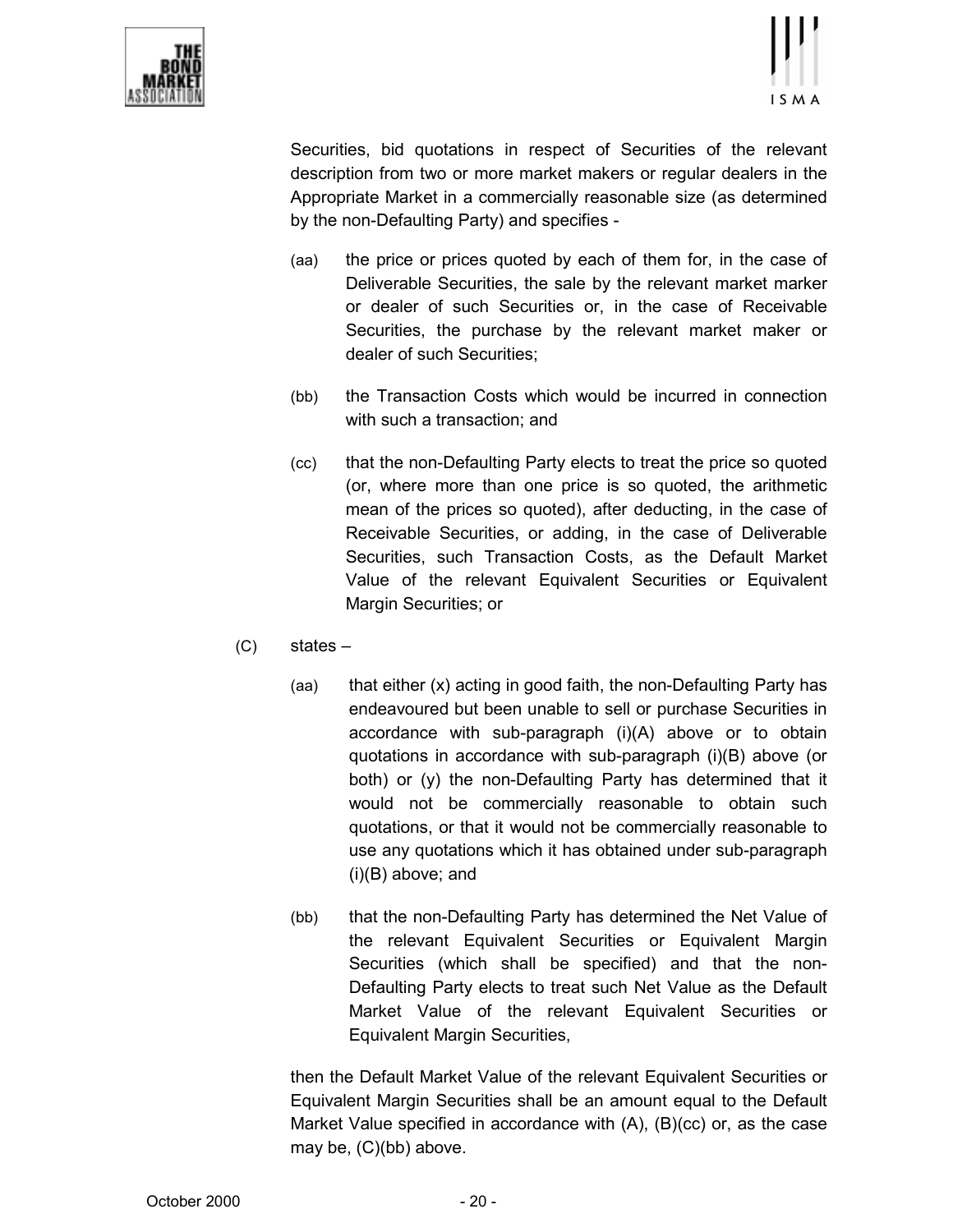



- (ii) If by the Default Valuation Time the non-Defaulting Party has not given a Default Valuation Notice, the Default Market Value of the relevant Equivalent Securities or Equivalent Margin Securities shall be an amount equal to their Net Value at the Default Valuation Time; provided that, if at the Default Valuation Time the non-Defaulting Party reasonably determines that, owing to circumstances affecting the market in the Equivalent Securities or Equivalent Margin Securities in question, it is not possible for the non-Defaulting Party to determine a Net Value of such Equivalent Securities or Equivalent Margin Securities which is commercially reasonable, the Default Market Value of such Equivalent Securities or Equivalent Margin Securities shall be an amount equal to their Net Value as determined by the non-Defaulting Party as soon as reasonably practicable after the Default Valuation Time.
- (f) The Defaulting Party shall be liable to the non-Defaulting Party for the amount of all reasonable legal and other professional expenses incurred by the non-Defaulting Party in connection with or as a consequence of an Event of Default, together with interest thereon at LIBOR or, in the case of an expense attributable to a particular Transaction, the Pricing Rate for the relevant Transaction if that Pricing Rate is greater than LIBOR.
- (g) If Seller fails to deliver Purchased Securities to Buyer on the applicable Purchase Date Buyer may -
	- (i) if it has paid the Purchase Price to Seller, require Seller immediately to repay the sum so paid;
	- (ii) if Buyer has a Transaction Exposure to Seller in respect of the relevant Transaction, require Seller from time to time to pay Cash Margin at least equal to such Transaction Exposure;
	- (iii) at any time while such failure continues, terminate the Transaction by giving written notice to Seller. On such termination the obligations of Seller and Buyer with respect to delivery of Purchased Securities and Equivalent Securities shall terminate and Seller shall pay to Buyer an amount equal to the excess of the Repurchase Price at the date of Termination over the Purchase Price.
- (h) If Buyer fails to deliver Equivalent Securities to Seller on the applicable Repurchase Date Seller may -
	- (i) if it has paid the Repurchase Price to Buyer, require Buyer immediately to repay the sum so paid;
	- (ii) if Seller has a Transaction Exposure to Buyer in respect of the relevant Transaction, require Buyer from time to time to pay Cash Margin at least equal to such Transaction Exposure;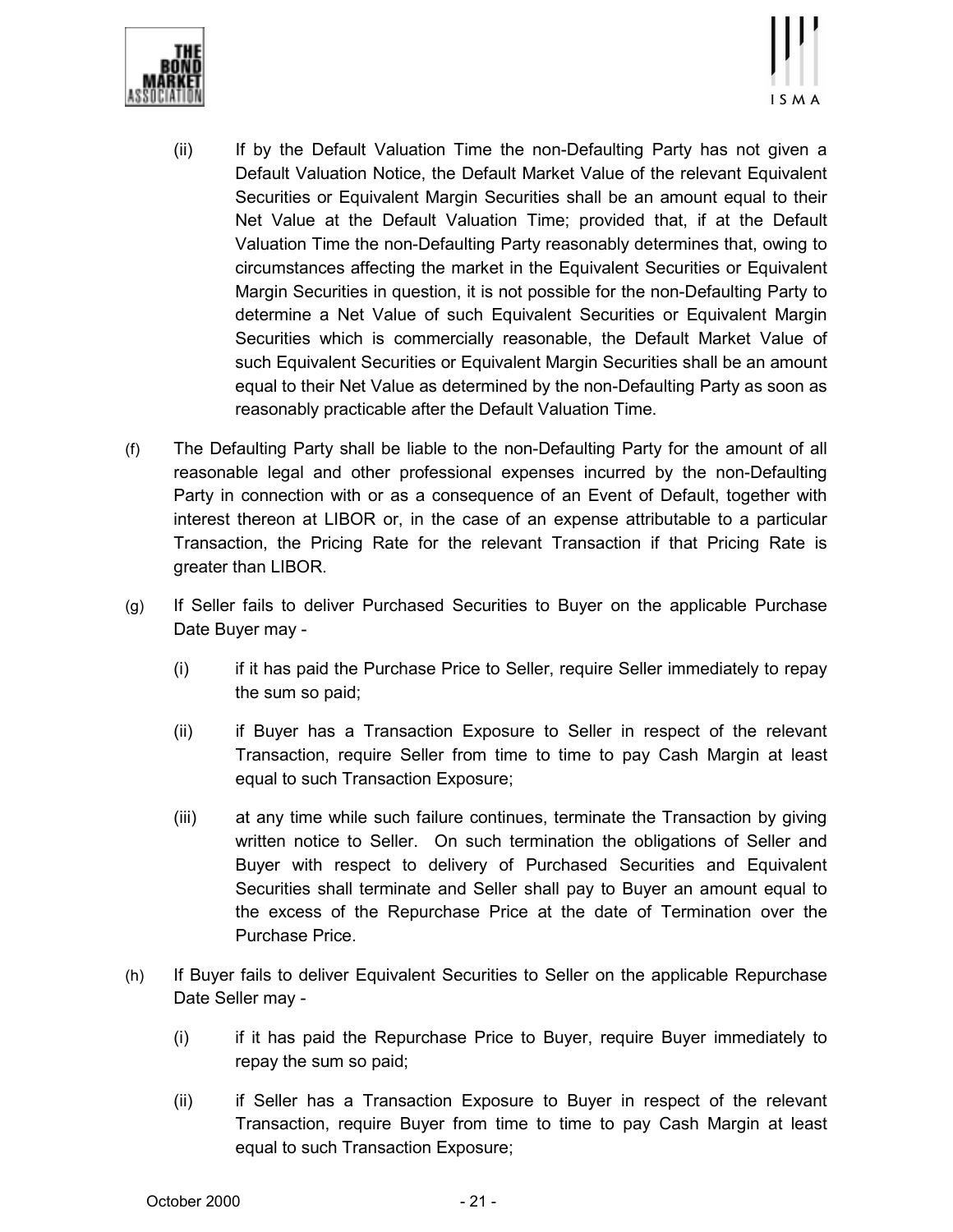

- (iii) at any time while such failure continues, by written notice to Buyer declare that that Transaction (but only that Transaction) shall be terminated immediately in accordance with sub-paragraph (c) above (disregarding for this purpose references in that sub-paragraph to transfer of Cash Margin and delivery of Equivalent Margin Securities and as if references to the Repurchase Date were to the date on which notice was given under this subparagraph).
- (i) The provisions of this Agreement constitute a complete statement of the remedies available to each party in respect of any Event of Default.
- (j) Subject to paragraph 10(k), neither party may claim any sum by way of consequential loss or damage in the event of a failure by the other party to perform any of its obligations under this Agreement.
- (k) (i) Subject to sub-paragraph (ii) below, if as a result of a Transaction terminating before its agreed Repurchase Date under paragraphs 10(b), 10(g)(iii) or 10(h)(iii), the non-Defaulting Party, in the case of paragraph 10(b), Buyer, in the case of paragraph  $10(q)(iii)$ , or Seller, in the case of paragraph  $10(h)(iii)$ , (in each case the "first party") incurs any loss or expense in entering into replacement transactions, the other party shall be required to pay to the first party the amount determined by the first party in good faith to be equal to the loss or expense incurred in connection with such replacement transactions (including all fees, costs and other expenses) less the amount of any profit or gain made by that party in connection with such replacement transactions; provided that if that calculation results in a negative number, an amount equal to that number shall be payable by the first party to the other party.
	- (ii) If the first party reasonably decides, instead of entering into such replacement transactions, to replace or unwind any hedging transactions which the first party entered into in connection with the Transaction so terminating, or to enter into any replacement hedging transactions, the other party shall be required to pay to the first party the amount determined by the first party in good faith to be equal to the loss or expense incurred in connection with entering into such replacement or unwinding (including all fees, costs and other expenses) less the amount of any profit or gain made by that party in connection with such replacement or unwinding; provided that if that calculation results in a negative number, an amount equal to that number shall be payable by the first party to the other party.
- (l) Each party shall immediately notify the other if an Event of Default, or an event which, upon the serving of a Default Notice, would be an Event of Default, occurs in relation to it.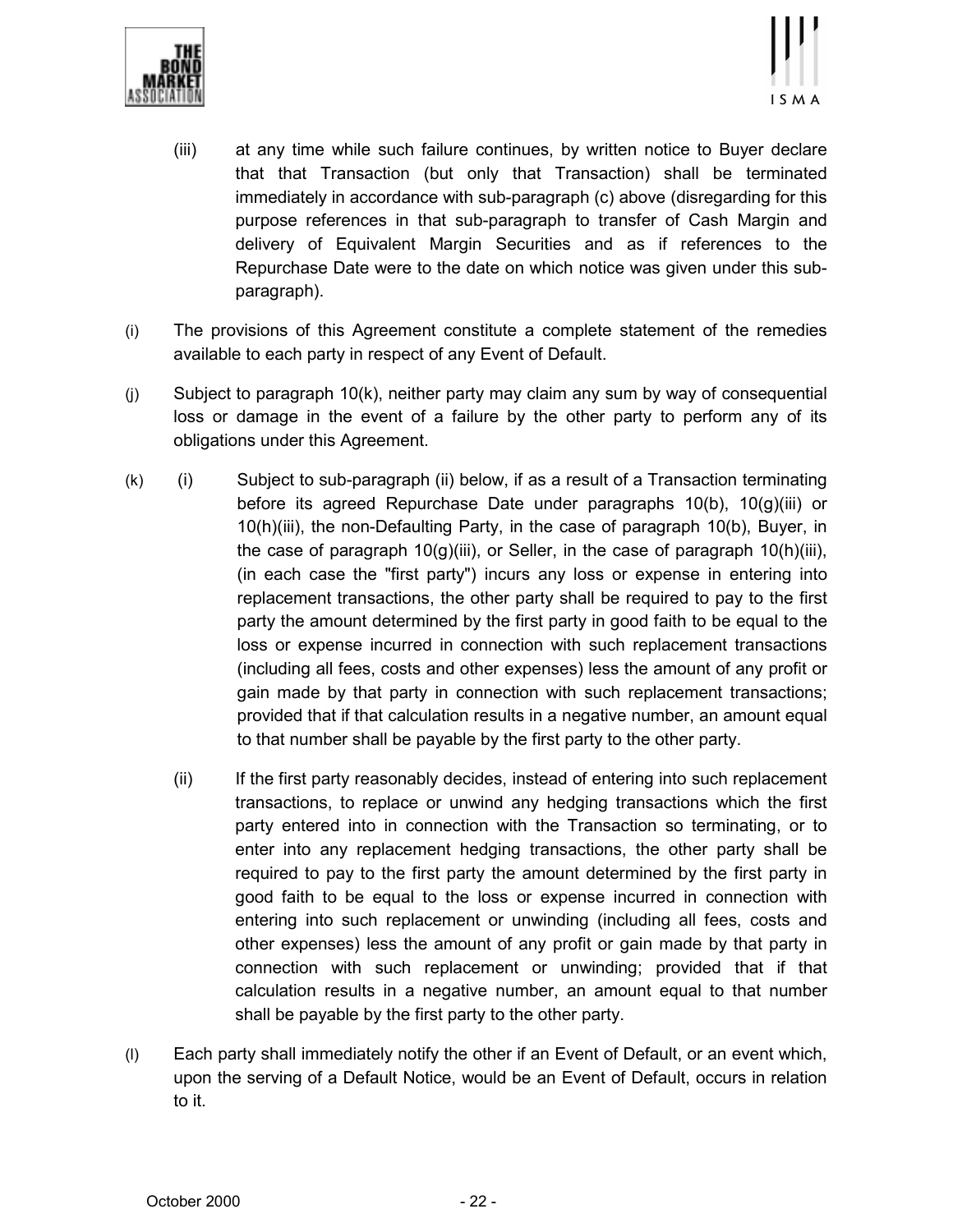

#### 11. **Tax Event**

- (a) This paragraph shall apply if either party notifies the other that
	- (i) any action taken by a taxing authority or brought in a court of competent jurisdiction (regardless of whether such action is taken or brought with respect to a party to this Agreement); or
	- (ii) a change in the fiscal or regulatory regime (including, but not limited to, a change in law or in the general interpretation of law but excluding any change in any rate of tax),

has or will, in the notifying party's reasonable opinion, have a material adverse effect on that party in the context of a Transaction.

- (b) If so requested by the other party, the notifying party will furnish the other with an opinion of a suitably qualified adviser that an event referred to in sub-paragraph (a)(i) or (ii) above has occurred and affects the notifying party.
- (c) Where this paragraph applies, the party giving the notice referred to in sub-paragraph (a) may, subject to sub-paragraph (d) below, terminate the Transaction with effect from a date specified in the notice, not being earlier (unless so agreed by the other party) than 30 days after the date of the notice, by nominating that date as the Repurchase Date.
- (d) If the party receiving the notice referred to in sub-paragraph (a) so elects, it may override that notice by giving a counter-notice to the other party. If a counter-notice is given, the party which gives the counter-notice will be deemed to have agreed to indemnify the other party against the adverse effect referred to in sub-paragraph (a) so far as relates to the relevant Transaction and the original Repurchase Date will continue to apply.
- (e) Where a Transaction is terminated as described in this paragraph, the party which has given the notice to terminate shall indemnify the other party against any reasonable legal and other professional expenses incurred by the other party by reason of the termination, but the other party may not claim any sum by way of consequential loss or damage in respect of a termination in accordance with this paragraph.
- (f) This paragraph is without prejudice to paragraph 6(b) (obligation to pay additional amounts if withholding or deduction required); but an obligation to pay such additional amounts may, where appropriate, be a circumstance which causes this paragraph to apply.

#### 12. **Interest**

To the extent permitted by applicable law, if any sum of money payable hereunder or under any Transaction is not paid when due, interest shall accrue on the unpaid sum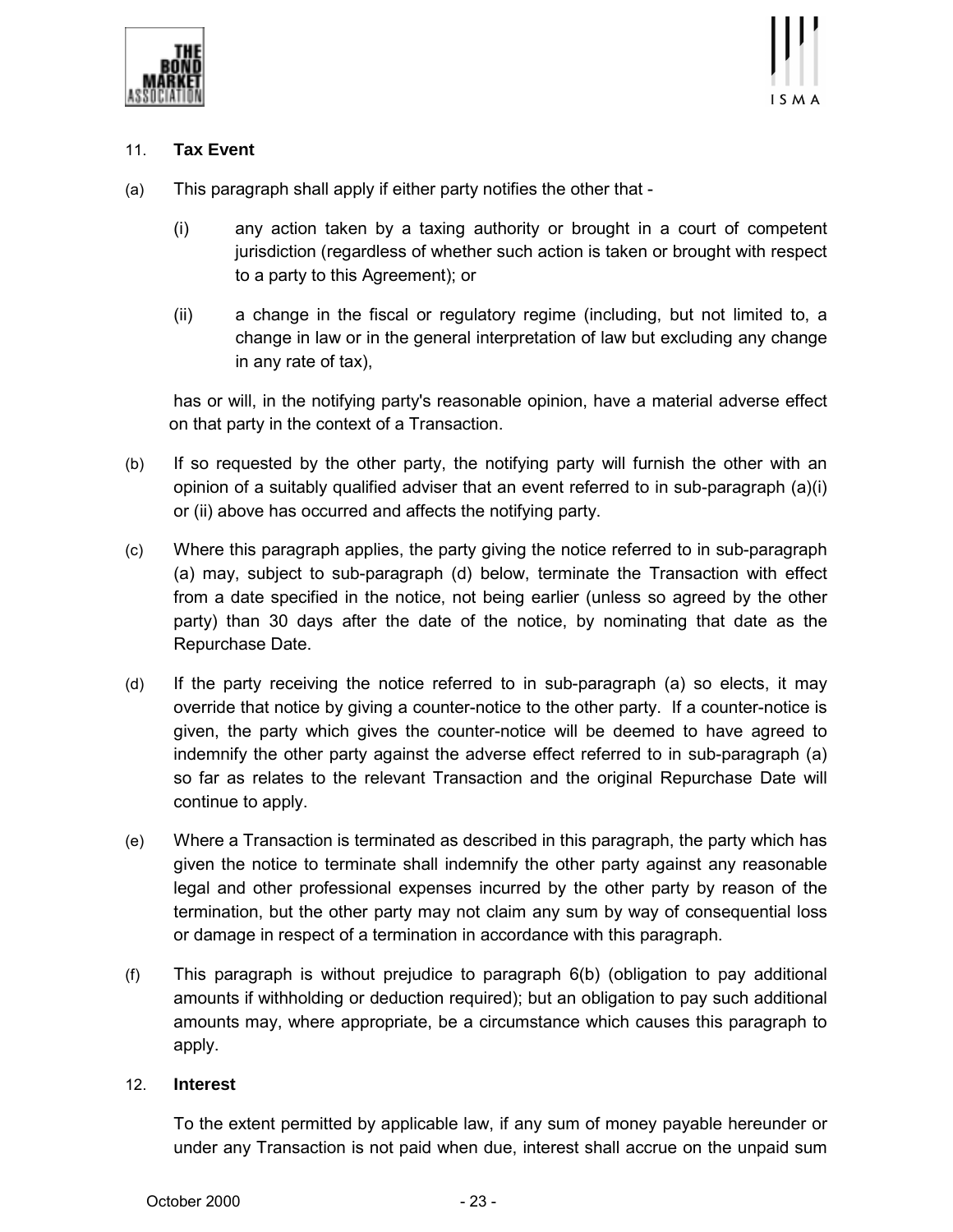

as a separate debt at the greater of the Pricing Rate for the Transaction to which such sum relates (where such sum is referable to a Transaction) and LIBOR on a 360 day basis or 365 day basis in accordance with the applicable ISMA convention, for the actual number of days during the period from and including the date on which payment was due to, but excluding, the date of payment.

#### 13. **Single Agreement**

Each party acknowledges that, and has entered into this Agreement and will enter into each Transaction hereunder in consideration of and in reliance upon the fact that all Transactions hereunder constitute a single business and contractual relationship and are made in consideration of each other. Accordingly, each party agrees (i) to perform all of its obligations in respect of each Transaction hereunder, and that a default in the performance of any such obligations shall constitute a default by it in respect of all Transactions hereunder, and (ii) that payments, deliveries and other transfers made by either of them in respect of any Transaction shall be deemed to have been made in consideration of payments, deliveries and other transfers in respect of any other Transactions hereunder.

#### 14. **Notices and Other Communications**

- (a) Any notice or other communication to be given under this Agreement
	- (i) shall be in the English language, and except where expressly otherwise provided in this Agreement, shall be in writing;
	- (ii) may be given in any manner described in sub-paragraphs (b) and (c) below;
	- (iii) shall be sent to the party to whom it is to be given at the address or number, or in accordance with the electronic messaging details, set out in Annex I hereto.
- (b) Subject to sub-paragraph (c) below, any such notice or other communication shall be effective -
	- (i) if in writing and delivered in person or by courier, at the time when it is delivered;
	- (ii) if sent by telex, at the time when the recipient's answerback is received;
	- (iii) if sent by facsimile transmission, at the time when the transmission is received by a responsible employee of the recipient in legible form (it being agreed that the burden of proving receipt will be on the sender and will not be met by a transmission report generated by the sender's facsimile machine);
	- (iv) if sent by certified or registered mail (airmail, if overseas) or the equivalent (return receipt requested), at the time when that mail is delivered or its delivery is attempted;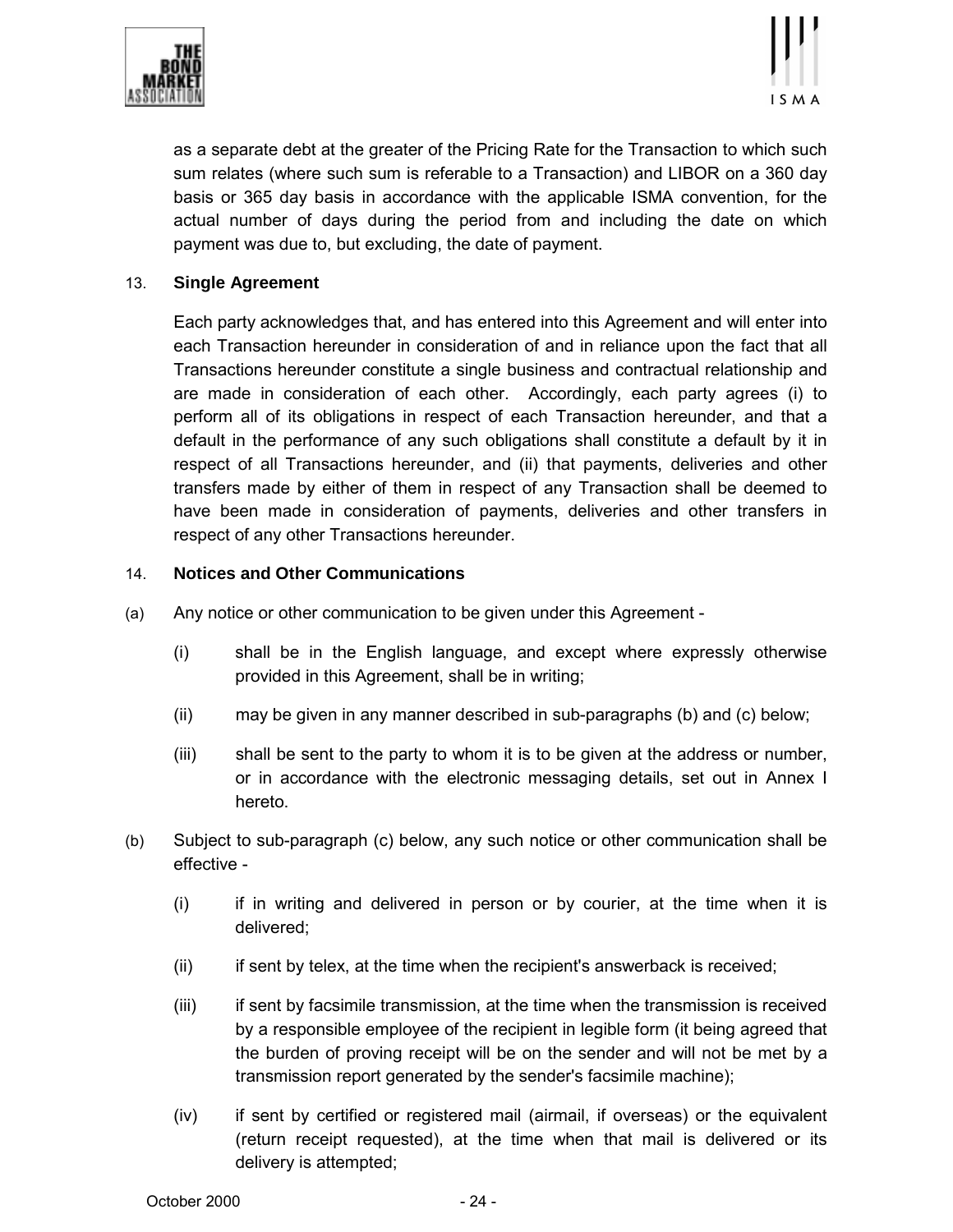

(v) if sent by electronic messaging system, at the time that electronic message is received;

except that any notice or communication which is received, or delivery of which is attempted, after close of business on the date of receipt or attempted delivery or on a day which is not a day on which commercial banks are open for business in the place where that notice or other communication is to be given shall be treated as given at the opening of business on the next following day which is such a day.

- $(c)$  If -
	- (i) there occurs in relation to either party an event which, upon the service of a Default Notice, would be an Event of Default; and
	- (ii) the non-Defaulting Party, having made all practicable efforts to do so, including having attempted to use at least two of the methods specified in sub-paragraph (b)(ii), (iii) or (v), has been unable to serve a Default Notice by one of the methods specified in those sub-paragraphs (or such of those methods as are normally used by the non-Defaulting Party when communicating with the Defaulting Party),

the non-Defaulting Party may sign a written notice (a "Special Default Notice") which -

- (aa) specifies the relevant event referred to in paragraph 10(a) which has occurred in relation to the Defaulting Party;
- (bb) states that the non-Defaulting Party, having made all practicable efforts to do so, including having attempted to use at least two of the methods specified in sub-paragraph (b)(ii), (iii) or (v), has been unable to serve a Default Notice by one of the methods specified in those sub-paragraphs (or such of those methods as are normally used by the non-Defaulting Party when communicating with the Defaulting Party);
- (cc) specifies the date on which, and the time at which, the Special Default Notice is signed by the non-Defaulting Party; and
- (dd) states that the event specified in accordance with sub-paragraph (aa) above shall be treated as an Event of Default with effect from the date and time so specified.

On the signature of a Special Default Notice the relevant event shall be treated with effect from the date and time so specified as an Event of Default in relation to the Defaulting Party, and accordingly references in paragraph 10 to a Default Notice shall be treated as including a Special Default Notice. A Special Default Notice shall be given to the Defaulting Party as soon as practicable after it is signed.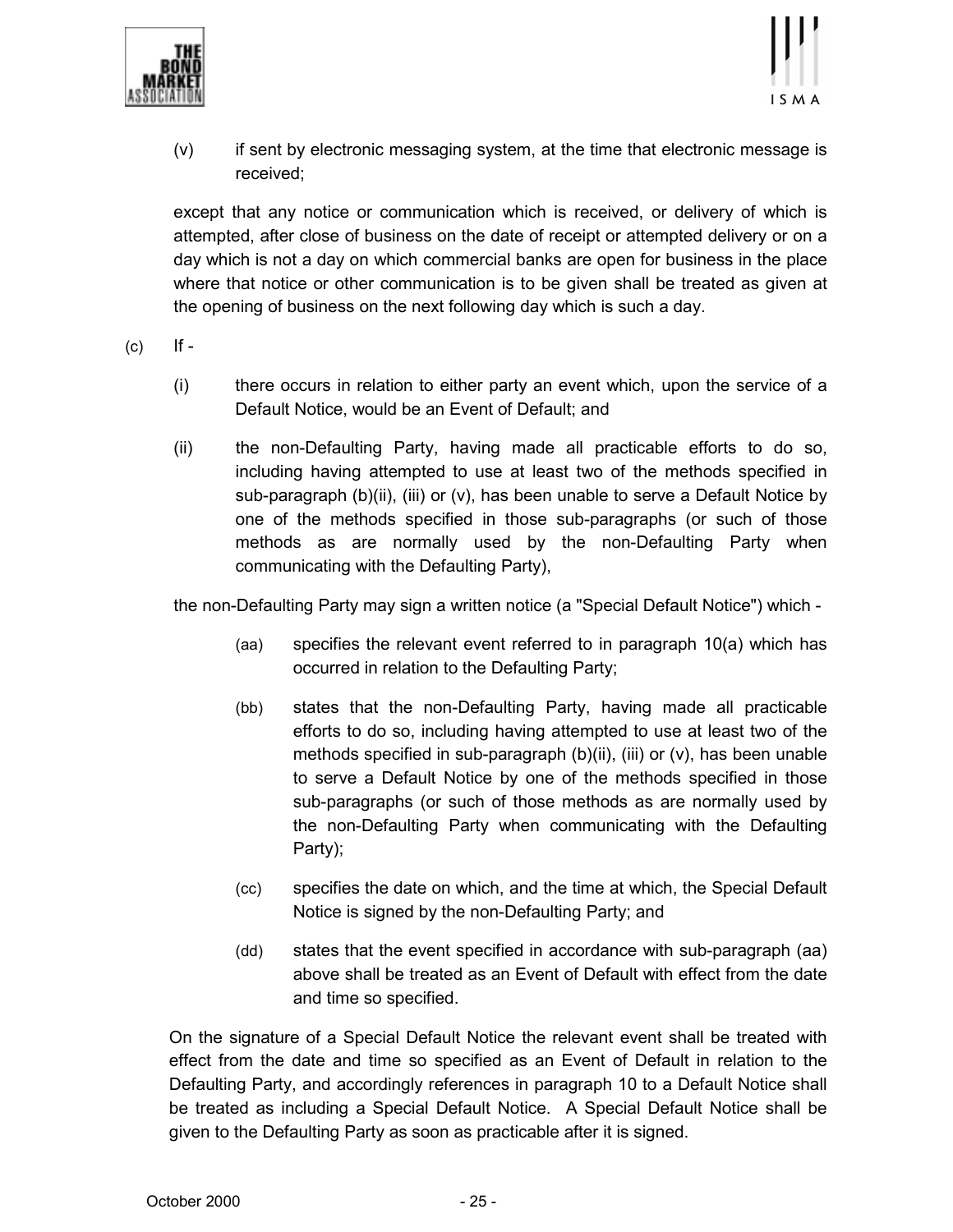

(d) Either party may by notice to the other change the address, telex or facsimile number or electronic messaging system details at which notices or other communications are to be given to it.

#### 15. **Entire Agreement; Severability**

This Agreement shall supersede any existing agreements between the parties containing general terms and conditions for Transactions. Each provision and agreement herein shall be treated as separate from any other provision or agreement herein and shall be enforceable notwithstanding the unenforceability of any such other provision or agreement.

#### 16. **Non-assignability; Termination**

- (a) Subject to sub-paragraph (b) below, neither party may assign, charge or otherwise deal with (including without limitation any dealing with any interest in or the creation of any interest in) its rights or obligations under this Agreement or under any Transaction without the prior written consent of the other party. Subject to the foregoing, this Agreement and any Transactions shall be binding upon and shall inure to the benefit of the parties and their respective successors and assigns.
- (b) Sub-paragraph (a) above shall not preclude a party from assigning, charging or otherwise dealing with all or any part of its interest in any sum payable to it under paragraph 10(c) or (f) above.
- (c) Either party may terminate this Agreement by giving written notice to the other, except that this Agreement shall, notwithstanding such notice, remain applicable to any Transactions then outstanding.
- (d) All remedies hereunder shall survive Termination in respect of the relevant Transaction and termination of this Agreement.
- (e) The participation of any additional member State of the European Union in economic and monetary union after 1 January 1999 shall not have the effect of altering any term of the Agreement or any Transaction, nor give a party the right unilaterally to alter or terminate the Agreement or any Transaction.

#### 17. **Governing Law**

This Agreement shall be governed by and construed in accordance with the laws of England. Buyer and Seller hereby irrevocably submit for all purposes of or in connection with this Agreement and each Transaction to the jurisdiction of the Courts of England.

Party A hereby appoints the person identified in Annex I hereto as its agent to receive on its behalf service of process in such courts. If such agent ceases to be its agent,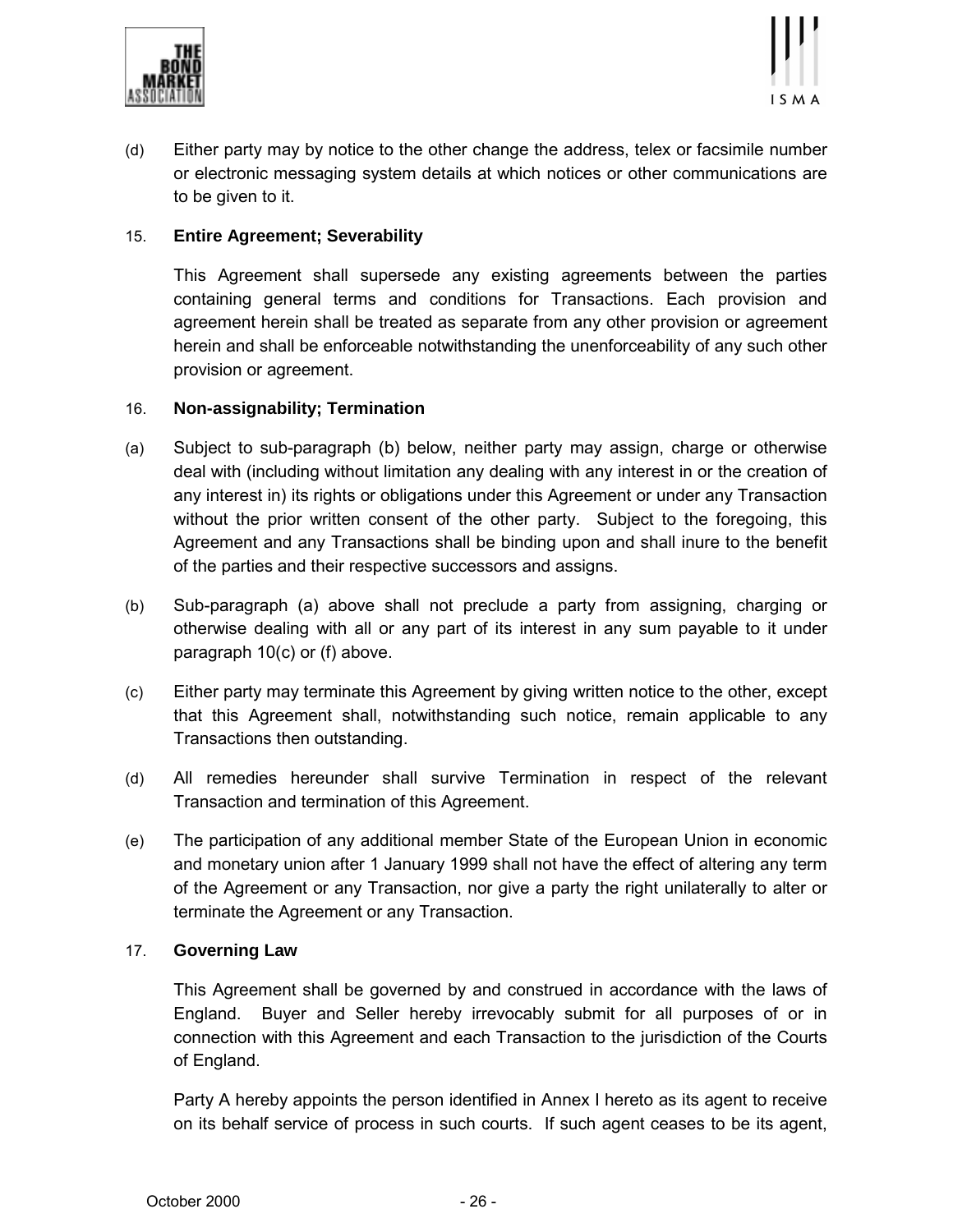

Party A shall promptly appoint, and notify Party B of the identity of, a new agent in England.

Party B hereby appoints the person identified in Annex I hereto as its agent to receive on its behalf service of process in such courts. If such agent ceases to be its agent, Party B shall promptly appoint, and notify Party A of the identity of, a new agent in England.

Each party shall deliver to the other, within 30 days of the date of this Agreement in the case of the appointment of a person identified in Annex I or of the date of the appointment of the relevant agent in any other case, evidence of the acceptance by the agent appointed by it pursuant to this paragraph of such appointment.

Nothing in this paragraph shall limit the right of any party to take proceedings in the courts of any other country of competent jurisdiction.

# 18. **No Waivers, etc.**

No express or implied waiver of any Event of Default by either party shall constitute a waiver of any other Event of Default and no exercise of any remedy hereunder by any party shall constitute a waiver of its right to exercise any other remedy hereunder. No modification or waiver of any provision of this Agreement and no consent by any party to a departure herefrom shall be effective unless and until such modification, waiver or consent shall be in writing and duly executed by both of the parties hereto. Without limitation on any of the foregoing, the failure to give a notice pursuant to paragraph 4(a) hereof will not constitute a waiver of any right to do so at a later date.

#### 19. **Waiver of Immunity**

Each party hereto hereby waives, to the fullest extent permitted by applicable law, all immunity (whether on the basis of sovereignty or otherwise) from jurisdiction, attachment (both before and after judgment) and execution to which it might otherwise be entitled in any action or proceeding in the Courts of England or of any other country or jurisdiction, relating in any way to this Agreement or any Transaction, and agrees that it will not raise, claim or cause to be pleaded any such immunity at or in respect of any such action or proceeding.

#### 20. **Recording**

The parties agree that each may electronically record all telephone conversations between them.

#### 21. **Third Party Rights**

No person shall have any right to enforce any provision of this Agreement under the Contracts (Rights of Third Parties) Act 1999.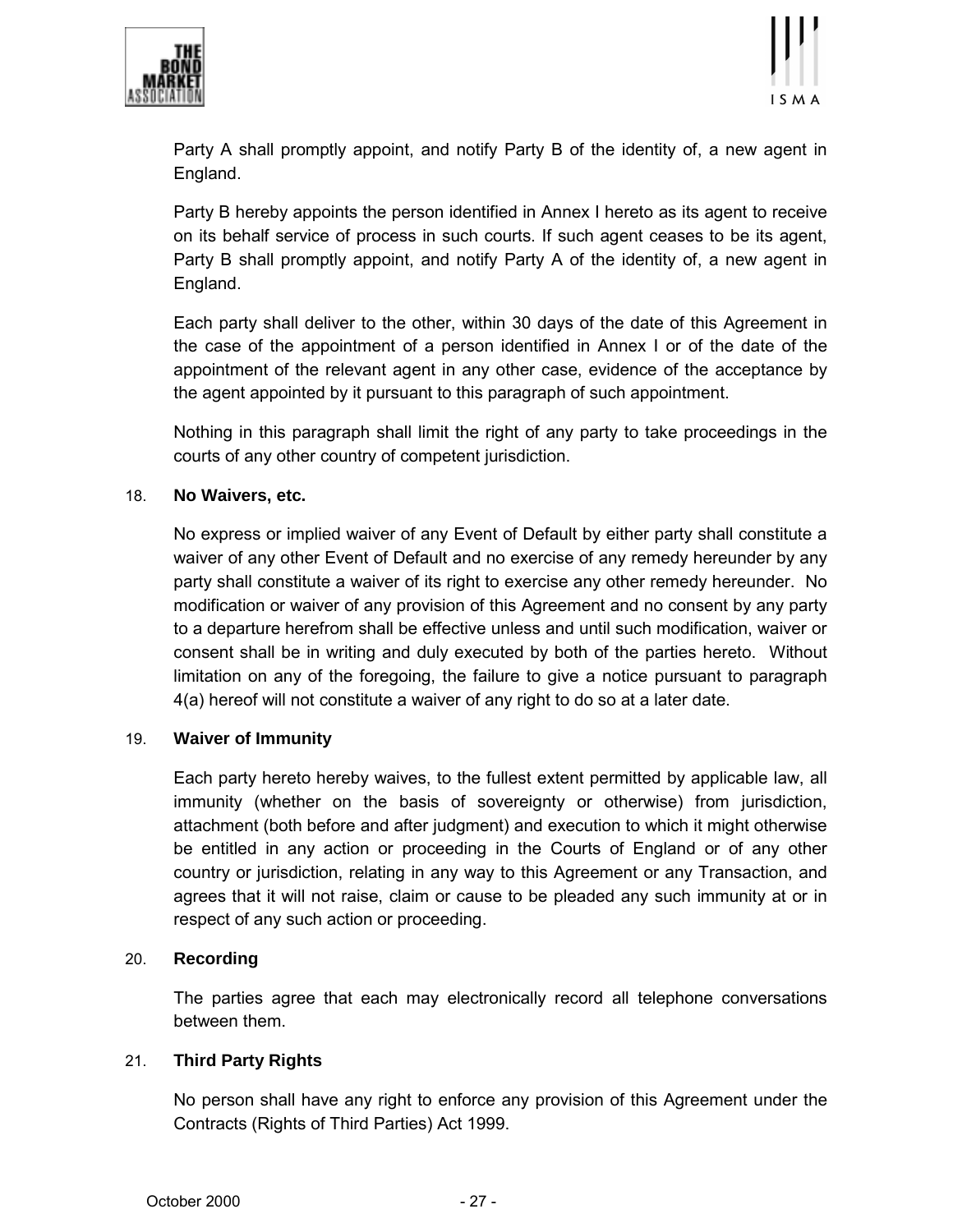

 $III$ 

| [Name of Party]                                                                                                                                                                                                                            | [Name of Party] |
|--------------------------------------------------------------------------------------------------------------------------------------------------------------------------------------------------------------------------------------------|-----------------|
| By<br><u>and the state of the state of the state of the state of the state of the state of the state of the state of the state of the state of the state of the state of the state of the state of the state of the state of the state</u> | Βv              |
| Title                                                                                                                                                                                                                                      | Title           |
| Date                                                                                                                                                                                                                                       | Date            |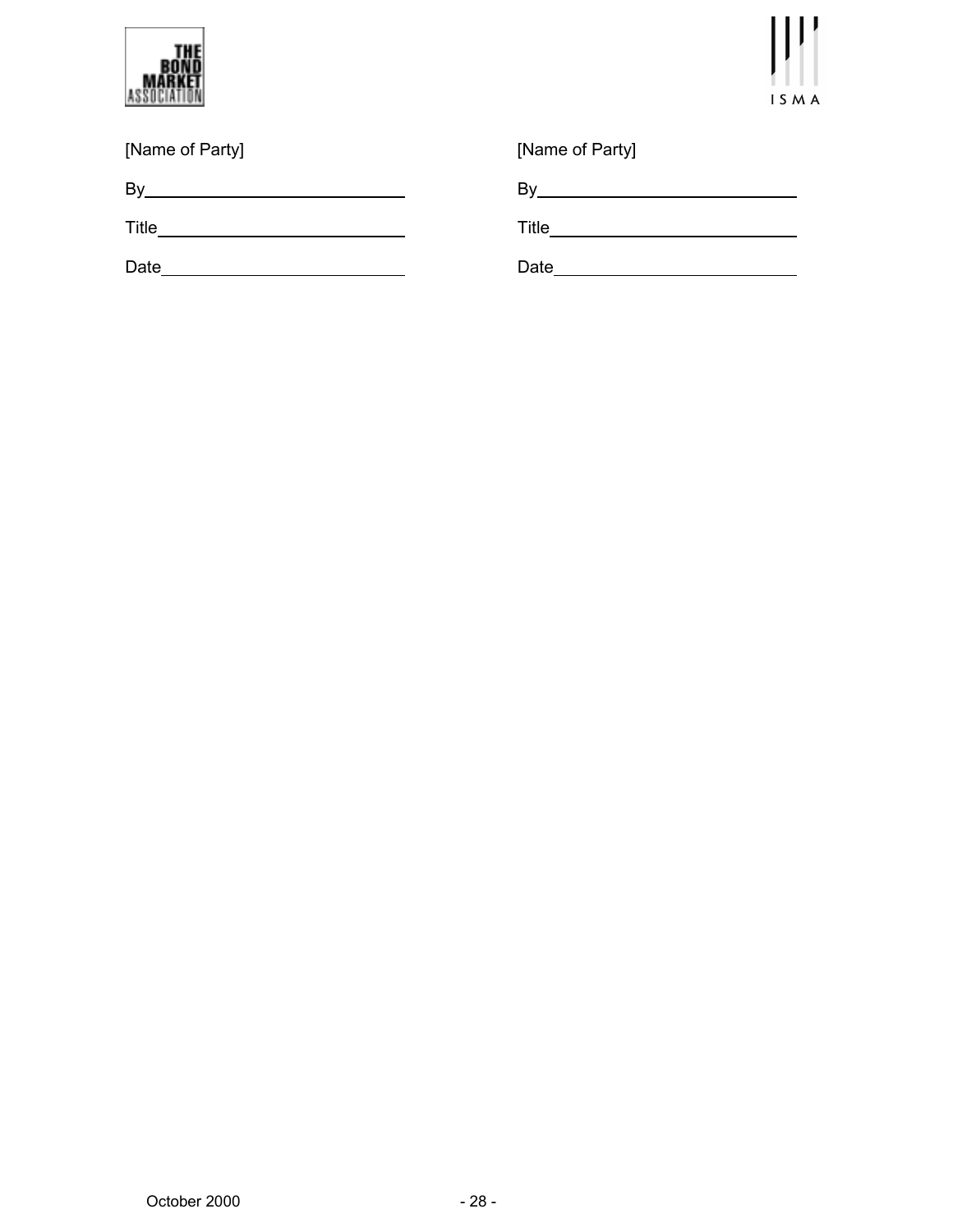

#### **ANNEX I**

#### **Supplemental Terms or Conditions**

Paragraph references are to paragraphs in the Agreement.

- 1. The following elections shall apply -
- [(a) paragraph 1(c)(i). Buy/Sell Back Transactions [may/may not] be effected under this Agreement, and accordingly the Buy/Sell Back Annex [shall/shall not] apply.]\*
- [(b) paragraph 1(c)(ii). Transactions in Net Paying Securities [may/may not] be effected under this Agreement, and accordingly the provisions of sub-paragraphs (i) and (ii) below [shall/shall not] apply.
	- (i) The phrase "other than equities and Net Paying Securities" shall be replaced by the phrase "other than equities".
	- (ii) In the Buy/Sell Back Annex the following words shall be added to the end of the definition of the expression "IR": "and for the avoidance of doubt the reference to the amount of Income for these purposes shall be to an amount paid without withholding or deduction for or on account of taxes or duties notwithstanding that a payment of such Income made in certain circumstances may be subject to such a withholding or deduction".]\*
- [(c) paragraph 1(d). Agency Transactions [may/may not] be effected under this Agreement, and accordingly the Agency Annex [shall/shall not] apply.]\*
- (d) paragraph 2(d). The Base Currency shall be:
- (e) paragraph 2(p). [list Buyer's and Seller's Designated Offices]
- (f) paragraph 2(cc). The pricing source for calculation of Market Value shall be: \_\_\_\_\_.
- $(g)$  paragraph  $2$ (rr). Spot rate to be:
- (h) paragraph 3(b). [Seller/Buyer/both Seller and Buyer]\* to deliver Confirmation.
- (i) paragraph 4(f). Interest rate on Cash Margin to be [ ]% for \_\_\_\_\_ currency. [ ]% for currency.

Interest to be payable [payment intervals and dates].

(i) paragraph  $4(g)$ . Delivery period for margin calls to be:  $\qquad \qquad$ .

\*

<sup>\*</sup> Delete as appropriate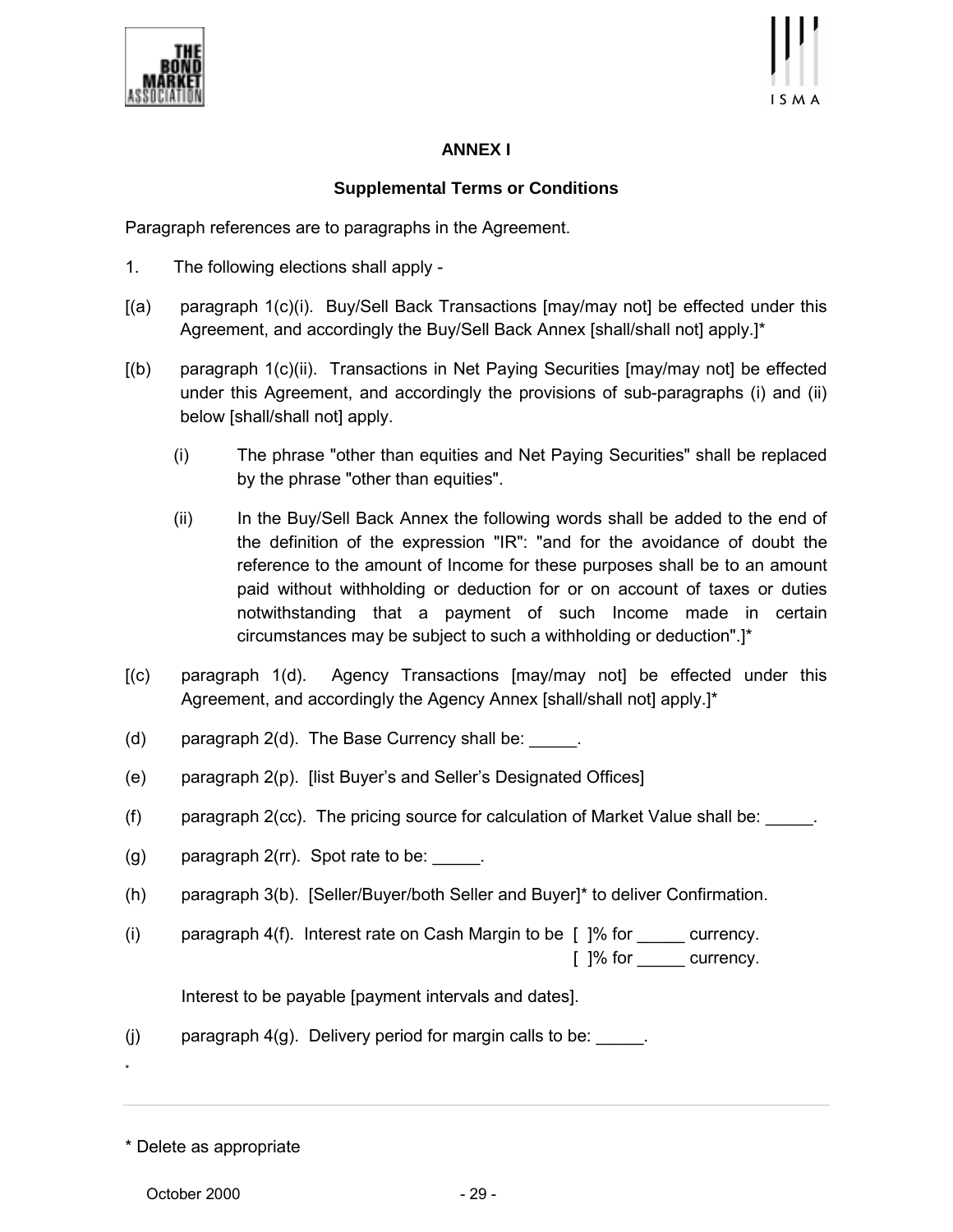

- $[(k)$  paragraph 6(j). Paragraph 6(j) shall apply and the events specified in paragraph 10(a) identified for the purposes of paragraph 6(j) shall be those set out in sub paragraphs  $[$  ] of paragraph 10(a) of the Agreement.]\*
- $[(1)$  paragraph 10(a)(ii). Paragraph 10(a)(ii) shall apply.]\*
- (m) paragraph 14. For the purposes of paragraph 14 of this Agreement
	- (i) Address for notices and other communications for Party A
		- Address: Attention: Telephone: Facsimile: Telex: Answerback: Other:
	- (ii) Address for notices and other communications for Party B
		- Address: Attention: Telephone: Facsimile: Telex: Answerback: Other:
- [(n) paragraph 17. For the purposes of paragraph 17 of this Agreement
	- (i) Party A appoints [ ] as its agent for service of process;
	- (ii) Party B appoints  $[$  ] as its agent for service of process.]\*

<sup>\*</sup> Delete as appropriate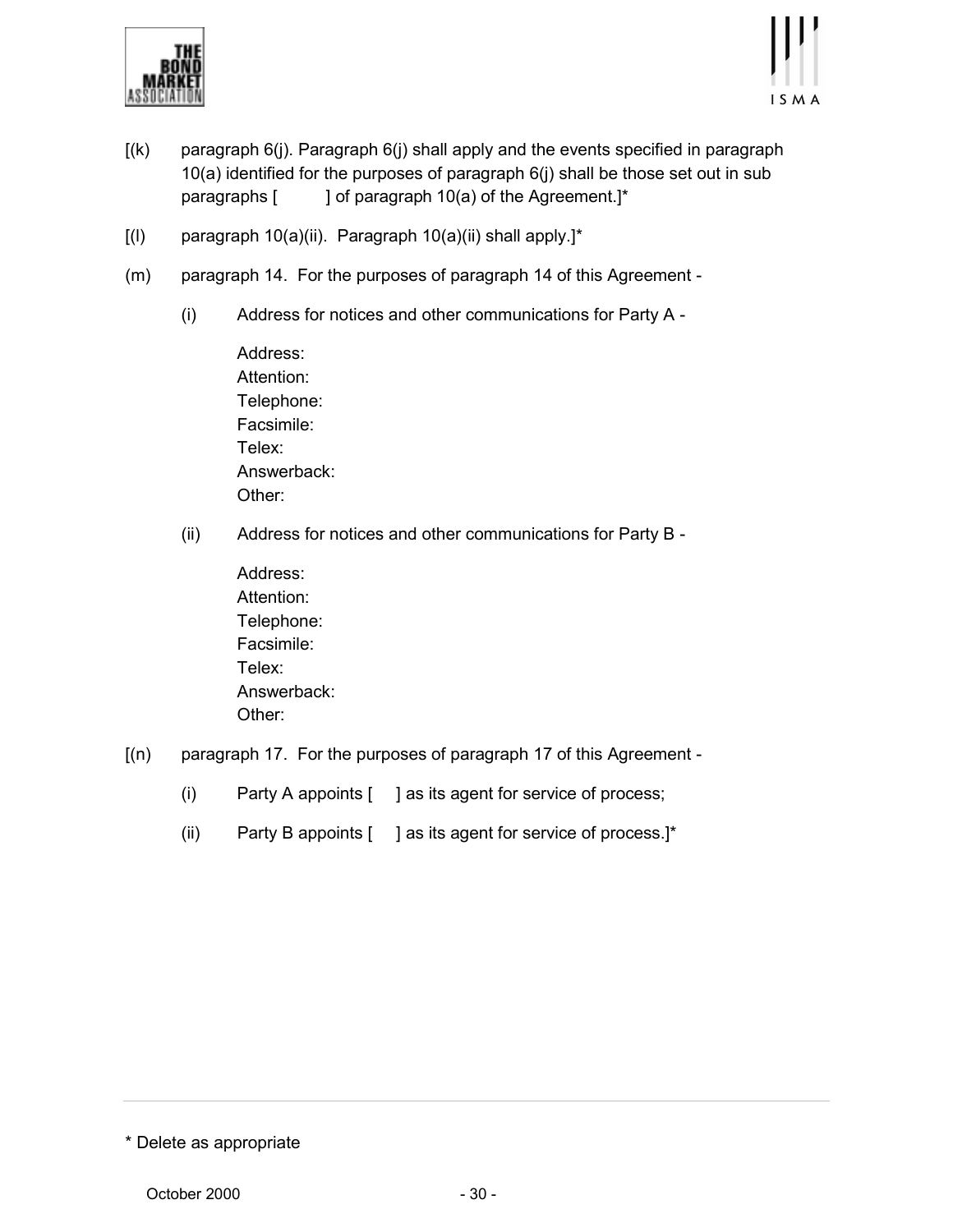

## 2. The following supplemental terms and conditions shall apply -

#### [Existing Transactions

(a) The parties agree that this Agreement shall apply to all transactions which are subject to the PSA/ISMA Global Master Repurchase Agreement between them dated and which are outstanding as at the date of this Agreement so that such transactions shall be treated as if they had been entered into under this Agreement, and the terms of such transactions are amended accordingly with effect from the date of this Agreement.]\*

#### [Forward Transactions

- (b) The parties agree that Forward Transactions (as defined in sub-paragraph (i)(A) below) may be effected under this Agreement and accordingly the provisions of sub-paragraphs (i) to (iv) below shall apply.
	- (i) The following definitions shall apply -

(A) "Forward Transaction", a Transaction in respect of which the Purchase Date is at least [three] Business Days after the date on which the Transaction was entered into and has not yet occurred;

(B) "Forward Repricing Date", with respect to any Forward Transaction the date which is such number of Business Days before the Purchase Date as is equal to the minimum period for the delivery of margin applicable under paragraph 4(g).

- The Confirmation relating to any Forward Transaction may describe the Purchased Securities by reference to a type or class of Securities, which, without limitation, may be identified by issuer or class of issuers and a maturity or range of maturities. Where this paragraph applies, the parties shall agree the actual Purchased Securities not less than two Business Days before the Purchase Date and Buyer or Seller (or both), as shall have been agreed, shall promptly deliver to the other party a Confirmation which shall describe such Purchased Securities. \* (ii)
- (iii) At any time between the Forward Repricing Date and the Purchase Date for any Forward Transaction the parties may agree either  $-$ 
	- (A) to adjust the Purchase Price under that Forward Transaction; or
	- (B) to adjust the number of Purchased Securities to be sold by Seller to Buyer under that Forward Transaction.

<sup>\*</sup> Delete as appropriate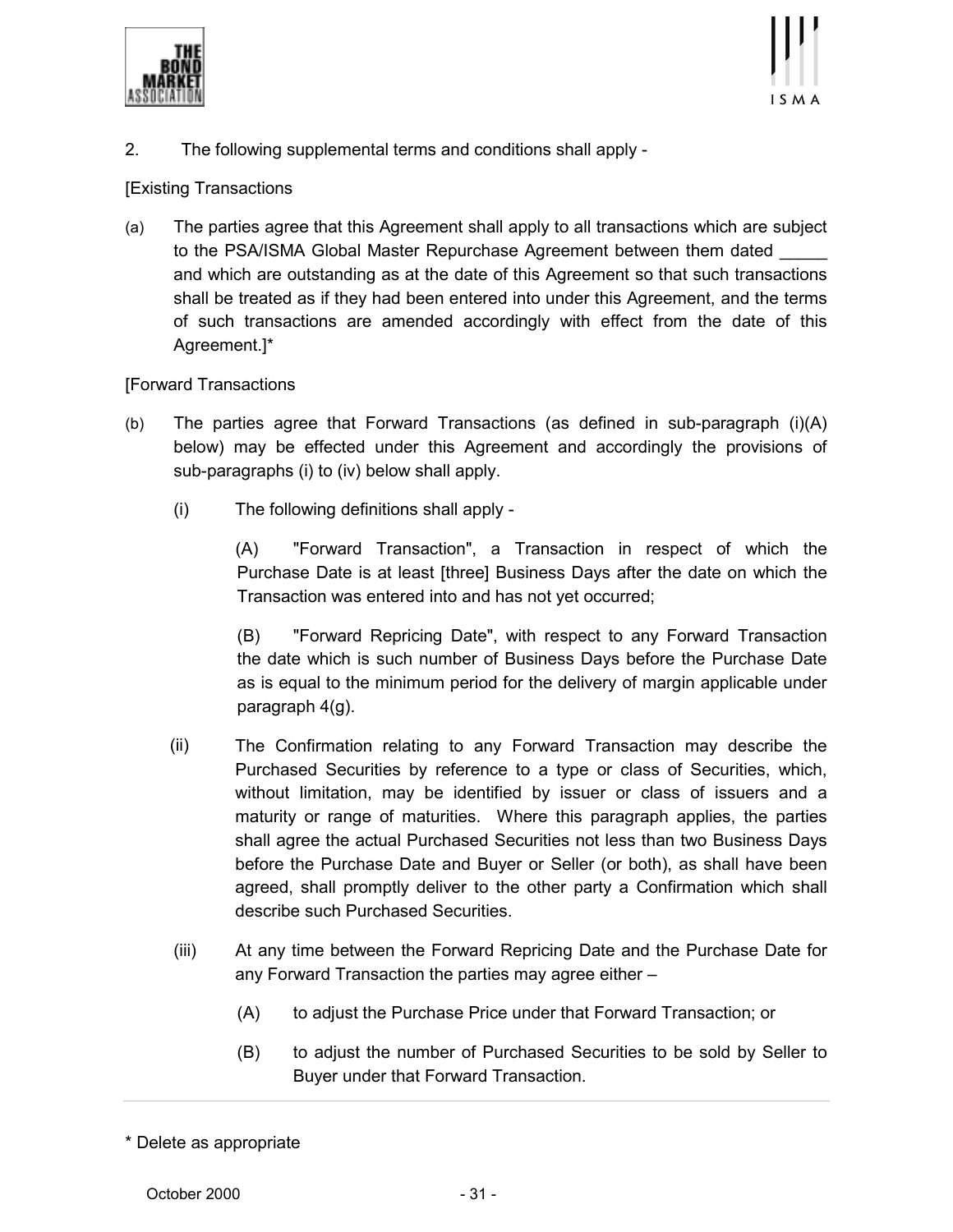

- (iv) Where the parties agree to an adjustment under paragraph (iii) above, Buyer or Seller (or both), as shall have been agreed, shall promptly deliver to the other party a Confirmation of the Forward Transaction, as adjusted under paragraph (iii) above.
- (c) Where the parties agree that this paragraph shall apply, paragraphs 2 and 4 of the Agreement are amended as follows.
	- (i) Paragraph 2(ww) is deleted and replaced by the following
		- "(ww) "Transaction Exposure" means -
		- (i) with respect to any Forward Transaction at any time between the Forward Repricing Date and the Purchase Date, the difference between (A) the Market Value of the Purchased Securities at the relevant time and (B) the Purchase Price;
		- (ii) with respect to any Transaction at any time during the period (if any) from the Purchase Date to the date on which the Purchased Securities are delivered to Buyer or, if earlier, the date on which the Transaction is terminated under paragraph 10(g), the difference between (A) the Market Value of the Purchased Securities at the relevant time and (B) the Repurchase Price at the relevant time;
		- (iii) with respect to any Transaction at any time during the period from the Purchase Date (or, if later, the date on which the Purchased Securities are delivered to Buyer or the Transaction is terminated under paragraph 10(g)) to the Repurchase Date (or, if later, the date on which Equivalent Securities are delivered to Seller or the Transaction is terminated under paragraph 10(h)), the difference between (A) the Repurchase Price at the relevant time multiplied by the applicable Margin Ratio (or, where the Transaction relates to Securities of more than one description to which different Margin Ratios apply, the amount produced by multiplying the Repurchase Price attributable to Equivalent Securities of each such description by the applicable Margin Ratio and aggregating the resulting amounts, the Repurchase Price being for this purpose attributed to Equivalent Securities of each such description in the same proportions as those in which the Purchase Price was apportioned among the Purchased Securities) and (B) the Market Value of Equivalent Securities at the relevant time.

In each case, if (A) is greater than (B), Buyer has a Transaction Exposure for that Transaction equal to the excess, and if (B) is greater than (A), Seller has a Transaction Exposure to Buyer equal to the excess."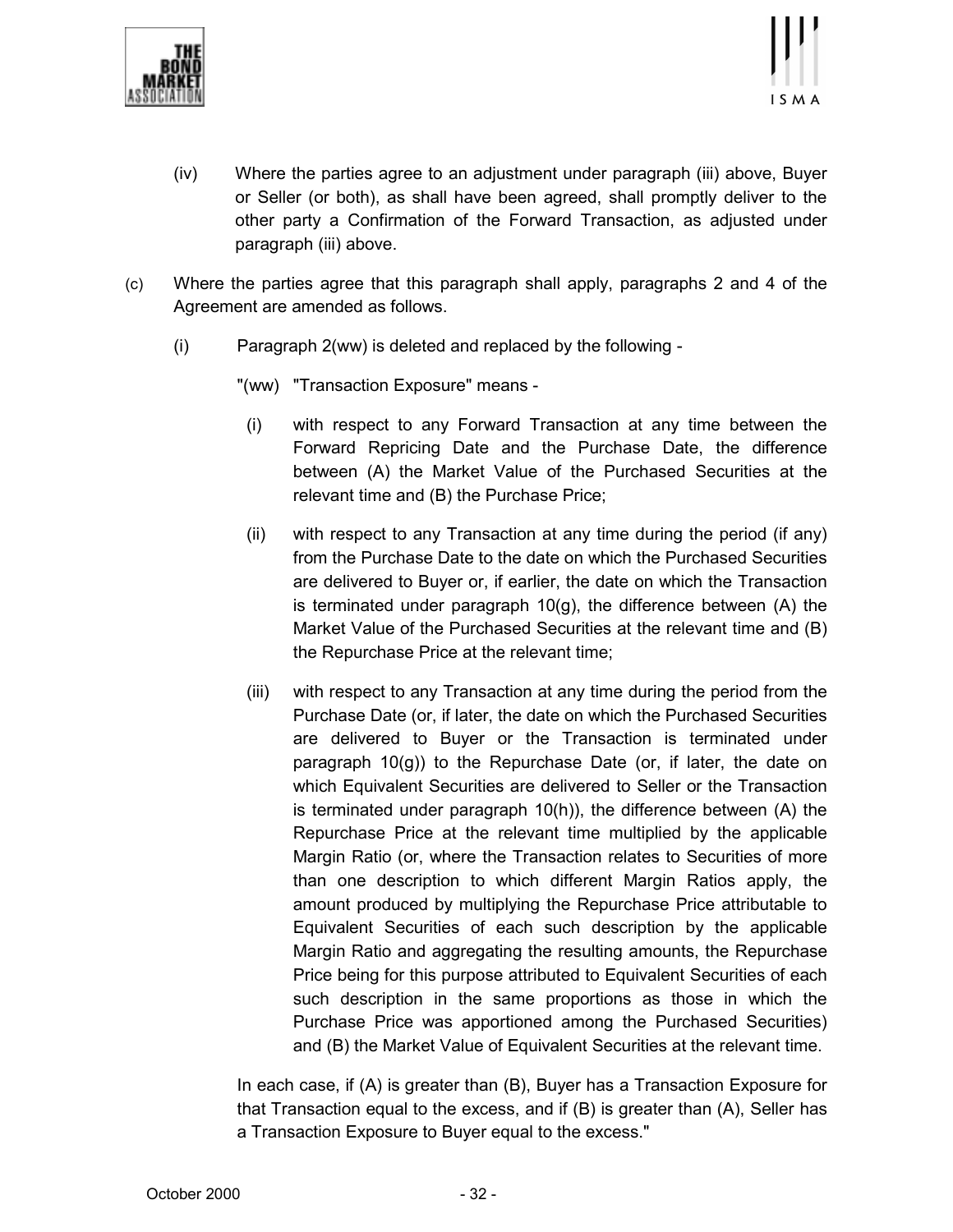

- $(ii)$  In paragraph  $4(c)$  -
	- (aa) the words "any amount payable to the first party under paragraph 5 but unpaid" are deleted and replaced by "any amount which will become payable to the first party under paragraph 5 during the period after the time at which the calculation is made which is equal to the minimum period for the delivery of margin applicable under paragraph 4(g) or which is payable to the first party under paragraph 5 but unpaid"; and
	- (bb) the words "any amount payable to the other party under paragraph 5 but unpaid" are deleted and replaced by "any amount which will become payable to the other party under paragraph 5 during the period after the time at which the calculation is made which is equal to the minimum period for the delivery of margin applicable under paragraph 4(g) or which is payable to the other party under paragraph 5 but unpaid".]\* <sup>∗</sup>

<sup>\*</sup> Delete as appropriate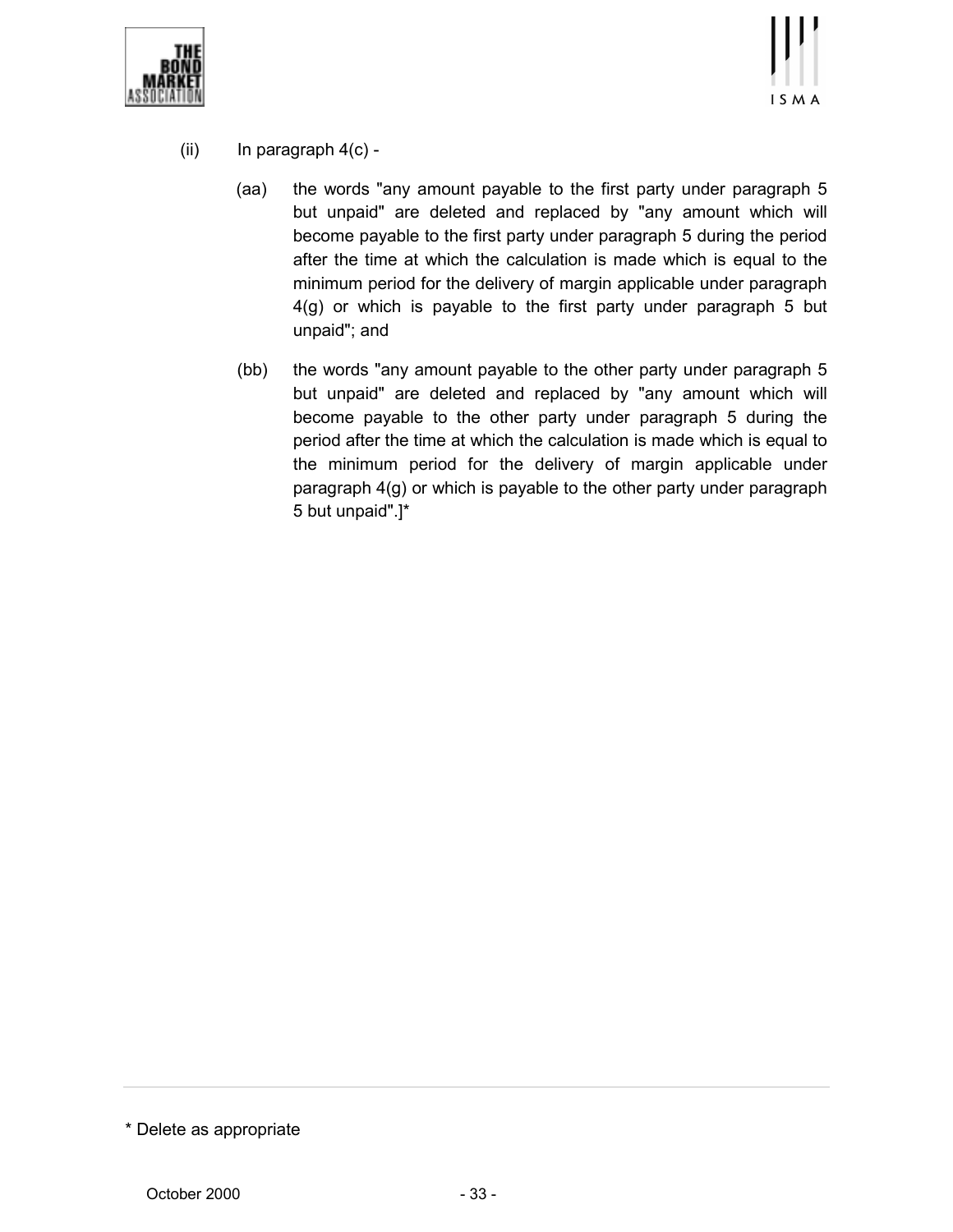

# **ANNEX II**

# **Form of Confirmation**

| To:      |                                                                |
|----------|----------------------------------------------------------------|
| From:    |                                                                |
| Date:    |                                                                |
| Subject: | [Repurchase][Buy/Sell Back]* Transaction<br>(Reference Number: |

Dear Sirs,

The purpose of this [letter]/[facsimile]//[telex], a "Confirmation" for the purposes of the Agreement, is to set forth the terms and conditions of the above repurchase transaction entered into between us on the Contract Date referred to below.

This Confirmation supplements and forms part of, and is subject to, the Global Master Repurchase Agreement as entered into between us as of [ ] as the same may be amended from time to time (the "Agreement"). All provisions contained in the Agreement govern this Confirmation except as expressly modified below. Words and phrases defined in the Agreement and used in this Confirmation shall have the same meaning herein as in the Agreement.

- 1. Contract Date:
- 2. Purchased Securities [state type[s] and nominal value[s]]:
- 3. CUSIP, ISIN or other identifying number[s]:
- 4. Buyer:
- 5. Seller:
- 6. Purchase Date:
- 7. Purchase Price:
- 8. Contractual Currency:
- [9. Repurchase Date]:\*
- [10. Terminable on demand]:\*
- 11. Pricing Rate:

 $\overline{a}$ 

<sup>\*</sup> Delete as appropriate